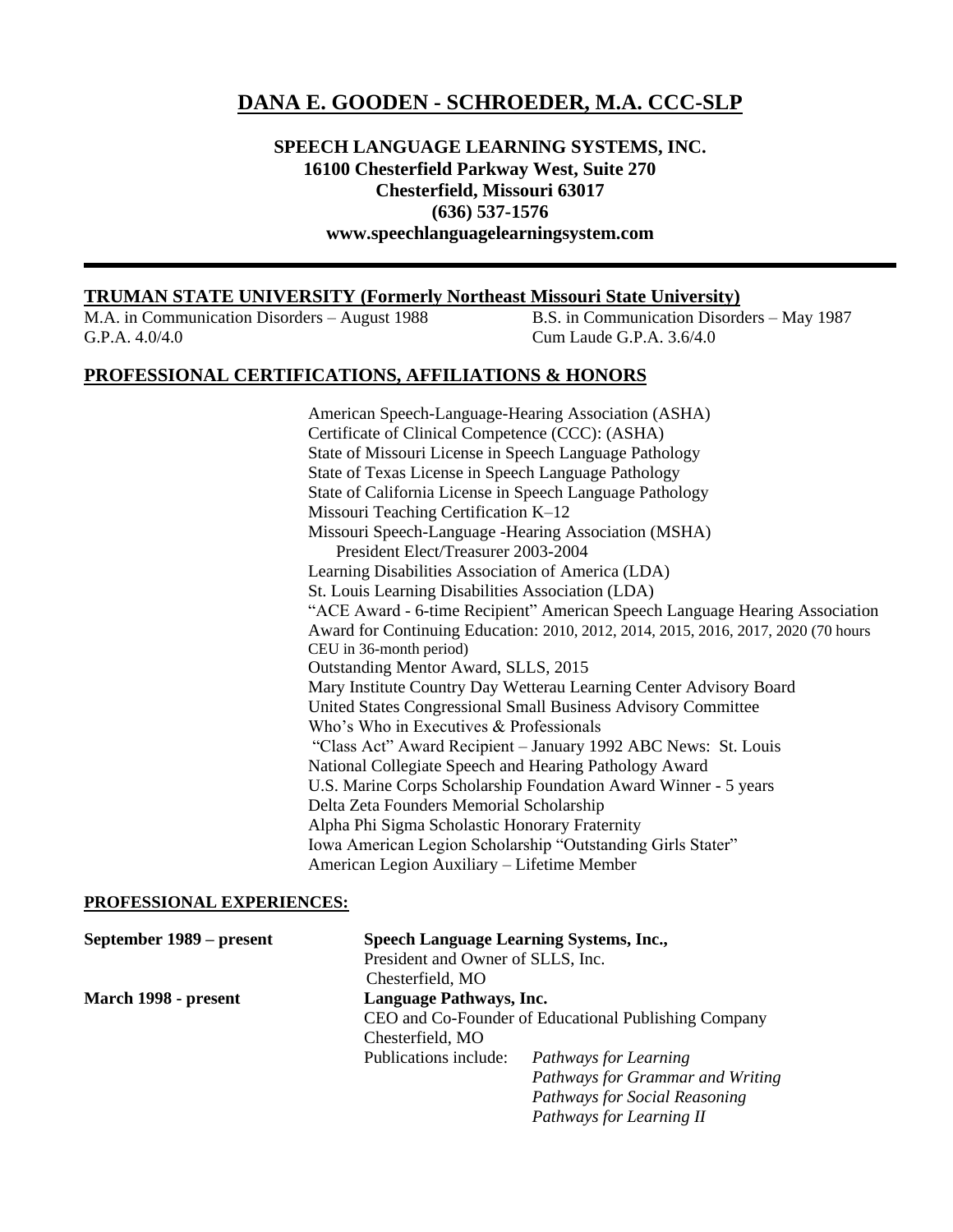| <b>August 1992 - August 1994</b>  | <b>St. John's Mercy Child Development Center</b>       |                                                                          |  |  |
|-----------------------------------|--------------------------------------------------------|--------------------------------------------------------------------------|--|--|
|                                   | Speech-Language Pathologist St. Louis, MO              |                                                                          |  |  |
| <b>August 1988 - August 1992</b>  | <b>Special School District of St. Louis County</b>     |                                                                          |  |  |
| <b>August 1994 - June 1995</b>    |                                                        | Speech-Language Pathologist; Language/Resource Itinerant                 |  |  |
|                                   | Rockwood School District                               | -Green Pines Elementary                                                  |  |  |
|                                   |                                                        | - Pond Elementary                                                        |  |  |
|                                   |                                                        | - Kehrs Mill Elementary                                                  |  |  |
|                                   |                                                        | - LaSalle Springs Middle School                                          |  |  |
|                                   |                                                        | Speech-Language Diagnostician; Summer Diagnostic Teams                   |  |  |
|                                   | <b>Special Non-Public After-School Program (SNAP)</b>  |                                                                          |  |  |
|                                   | Speech-Language Pathologist; Speech Language Itinerant |                                                                          |  |  |
|                                   | Private and Parochial Schools - West County area       |                                                                          |  |  |
| May 1988 – July 1988              | University of Missouri Columbia Hospital & Clinic      |                                                                          |  |  |
|                                   | <b>Rusk Rehabilitation Center - Student Intern</b>     |                                                                          |  |  |
| <b>January 1986 – August 1988</b> |                                                        | <b>Northeast Missouri State University (Now Truman State University)</b> |  |  |
|                                   | Graduate Teaching and Research Assistant               |                                                                          |  |  |
|                                   |                                                        | Student Clinician: Gutensohn Clinic / Public School Practicum            |  |  |

## **CLINICAL EXPERIENCE:**

- Responsible for the provision of diagnostic, therapeutic, and consultative services for children preschool through adolescence with speech and language literacy disorders, including dyslexia. Settings include office, school-based, and tele-practice programming for preschool through school-aged and home-based programming for toddlers and infants. In-the-classroom programming provided when appropriate and available.
- Clinical specialty includes effective research-based intervention techniques including: contextualized speech-language intervention for students experiencing listening/reading, oral/written expression difficulties due to speech-languageliteracy impairments including dyslexia, early childhood speech language delays, non-verbal learning disabilities, and autism spectrum disorders including Asperger syndrome
- Responsible for the development of the Department of Therapeutic Reading Service at SLLS, Inc. Trained in Orton-Gillingham based remediation program (SPIRE) along with other intervention programs that benefit students with language-literacy disorders/dyslexia (Lindamood-Bell Visualizing and Verbalizing® and Seeing Stars®, Rite Flight Reading Fluency and Comprehension®, Step Up to Writing®, Fast ForWord® Auditory Training Program and Reading Assistant® of Scientific Learning®). Responsible for the hiring and direct supervision of SLLS Certified Academic Language Therapist responsible for providing therapeutic reading services to individuals with language literacy disorders/dyslexia via the Take Flight Model: A Comprehensive Intervention for Students with Dyslexia. Certification received following completion of two-year training at the Luke Waites Center for Dyslexia and Learning Disorders at Texas Scottish Rite Hospital for Children.
- Responsible for the development of the Social Communication programming at SLLS, Inc. The first individual in the state of Missouri to complete the Michelle Winner-Garcia's mentor training program in Social Thinking™, a cognitive behavioral approach to supporting the development of students' social communication skills. Extensive follow up training via attendance at National Providers Conferences and workshops across the nation.
- Responsible for the development of the Meridian Academy enrichment services at SLLS, Inc. Training in the Paraphrasing and Summarizing Strategy, the Inferencing Strategy and LINCS Vocabulary Strategy from Strategic Intervention Model (SIM)™ -KU Center for Research on Learning and Step Up to Writing Instruction and Curriculum ®
- Provide extensive consultative services to area schools in bi-state region. Emphasis on school-age therapy services implemented through a collaborative model where special service providers work closely with administrators, educators, and parents to ensure least restrictive programming for students
- Provide collaborative support to school personnel for children with speech-language-literacy impairments in inclusive educational environments
- Provide parent and teacher education on speech-language development and techniques to facilitate generalization of skills to the home and school settings
- Extensive consultations with area pediatric neurologists, pediatric neuro-developmental psychologists, clinical and educational psychologists, child psychiatrists, occupational therapists, reading specialists, special educators, and other special service providers to ensure differential diagnosis and optimal service delivery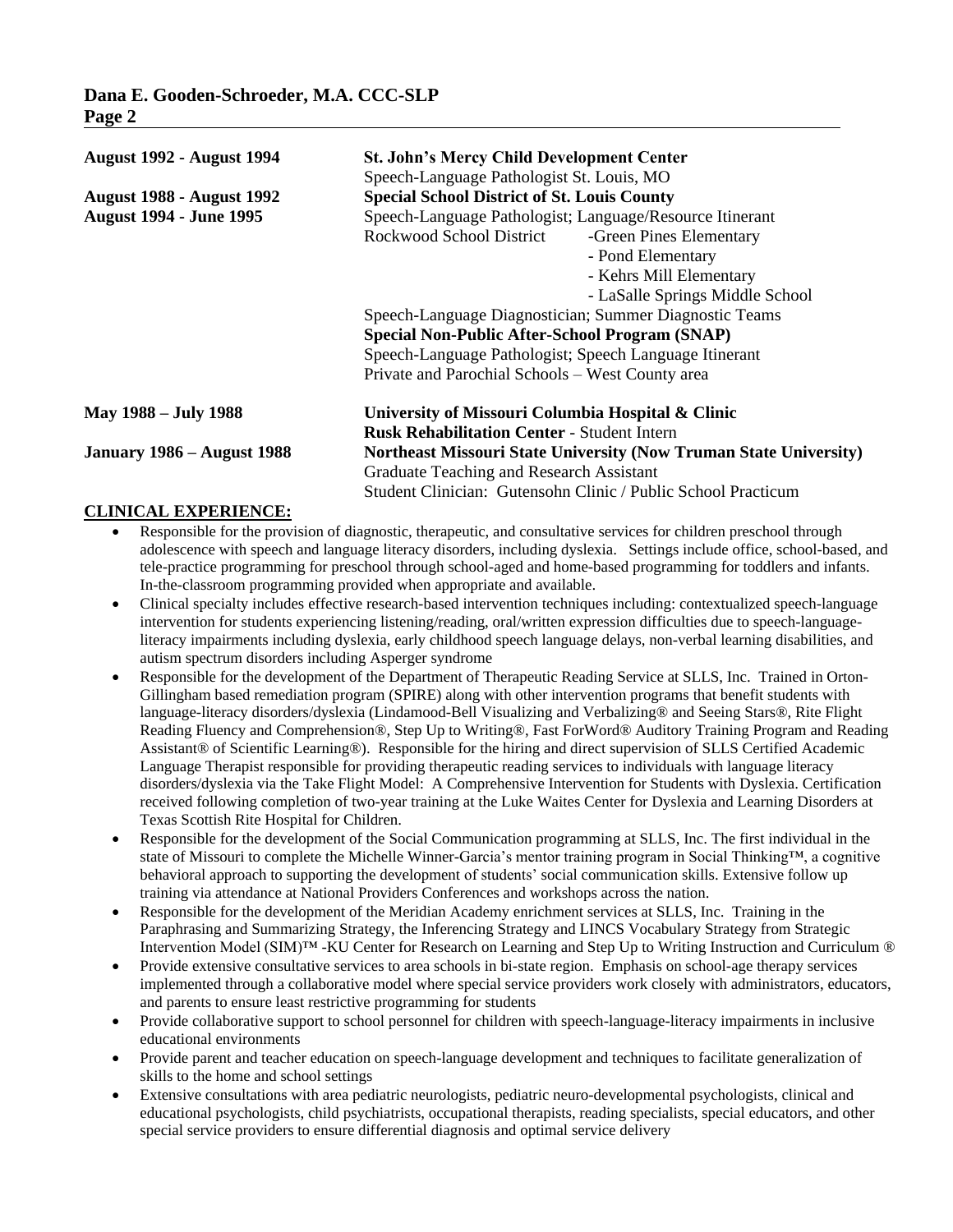- Developed and published 4 workbooks (*Pathways for Learning*) of visual organizers for use in therapy and educational settings for vocabulary development, literature and content area concept development, grammar and writing, social reasoning, and classroom organization and therapy planning
- Piloted a "Collaborative Therapy Model" for provision of speech-language services for Special School District of St. Louis County which was recognized by ABC news affiliate in St. Louis with a "Class Act" Award January 1992
- Planned and sought state approval for "Class-Within-A-Class" therapy model for fourth grade classroom; Implemented "Class-Within-A-Class" program daily within  $4<sup>th</sup>$  and  $7<sup>th</sup>$  grade levels
- Participated as a member of elementary and secondary school "Care Teams" responsible for the screening, referral, and support of educators and their students at academic risk
- Collaborate with regular and special educators in modifying and paralleling curriculum for students receiving "inclusive" intervention
- Responsible for conducting speech-language screenings and evaluations
- Responsible for writing and presenting screening and diagnostic reports as chairperson and team member of multidisciplinary team
- Responsible for Individual Educational Programs, parent conferences, formulation of goals and objectives, implementation of remediation, progress reports, dismissal decisions, and Extended School Year Programs
- Collaborate with professionals in order to provide services to students participating in several special programs: Resource Room, Self-Contained with Integration, Classroom for the Hearing Impaired, and Classroom for Students with Behavior Disorders, Self-Contained Cross-Categorical, and Early Childhood Self-Contained Language Classroom
- Responsible for teaching "IEP English" class for middle school-aged students
- Provide consultative services with grade level teams reflecting middle school philosophy, planning and implementation of various language-learning and test-taking strategies
- Provide extensive consultative services to parents and educational staff in adapting and modifying presentation of curriculum and developing alternative means of evaluating student performance
- Participated as a member of Neuro-Developmental Diagnostic Program where multi-disciplinary evaluation services were provided for children with suspected developmental delays
- Provided diagnostic and treatment services to pediatric patients within the neonatal intensive care unit
- Participated as a team member of the Neonatal Follow-Up Program: offered scheduled speech-language screenings for infants discharged from NICU for ages 4 months to 7 years
- Participated as a multi-disciplinary team member of Parent-Infant Program providing infants (birth to 22 months) and their families' services to enhance children's development
- Played role in reorganizing St. John's Early Childhood Program and providing classroom-based speech-language services for children ages 3 to 5 years

## **ADMINISTRATION AND SUPERVISORY EXPERIENCE:**

- Responsible for the hiring and supervision of several professionals including licensed speech-language pathologists, a certified reading specialist/academic language therapist, licensed speech-language pathology assistants, and office administration staff
- Supervise provision of diagnostic and therapy services, compliance of records, reports, and required continuing education for licensed speech-language pathologists on staff with SLLS, Inc.
- Supervise provision of reading screenings and therapeutic reading services, compliance of records, reports, and required continuing education for certified reading specialist/special educator on staff with SLLS, Inc.
- Supervise clinical fellows completing requirements for certificate of clinical competence
- Responsible for acquisition and review of all evaluation and therapy materials
- Responsible for implementation of the Fast ForWord Program®, What's the Word? ® vocabulary building program, Visualizing and Verbalizing® groups, Step Up to Writing®, and Social Communication Services offered by SLLS, Inc.
- Responsible for the timely and accurate processing of all referrals for appropriate diagnostic and therapy services
- Supervise graduate students completing clinical and public-school practicum
- Responsible for development of annual budget
- Responsible for development and implementation of administrative policy and procedures and associated documents
- Responsible for decision making and monitoring of all administrative duties related to day-to-day business operations and transactions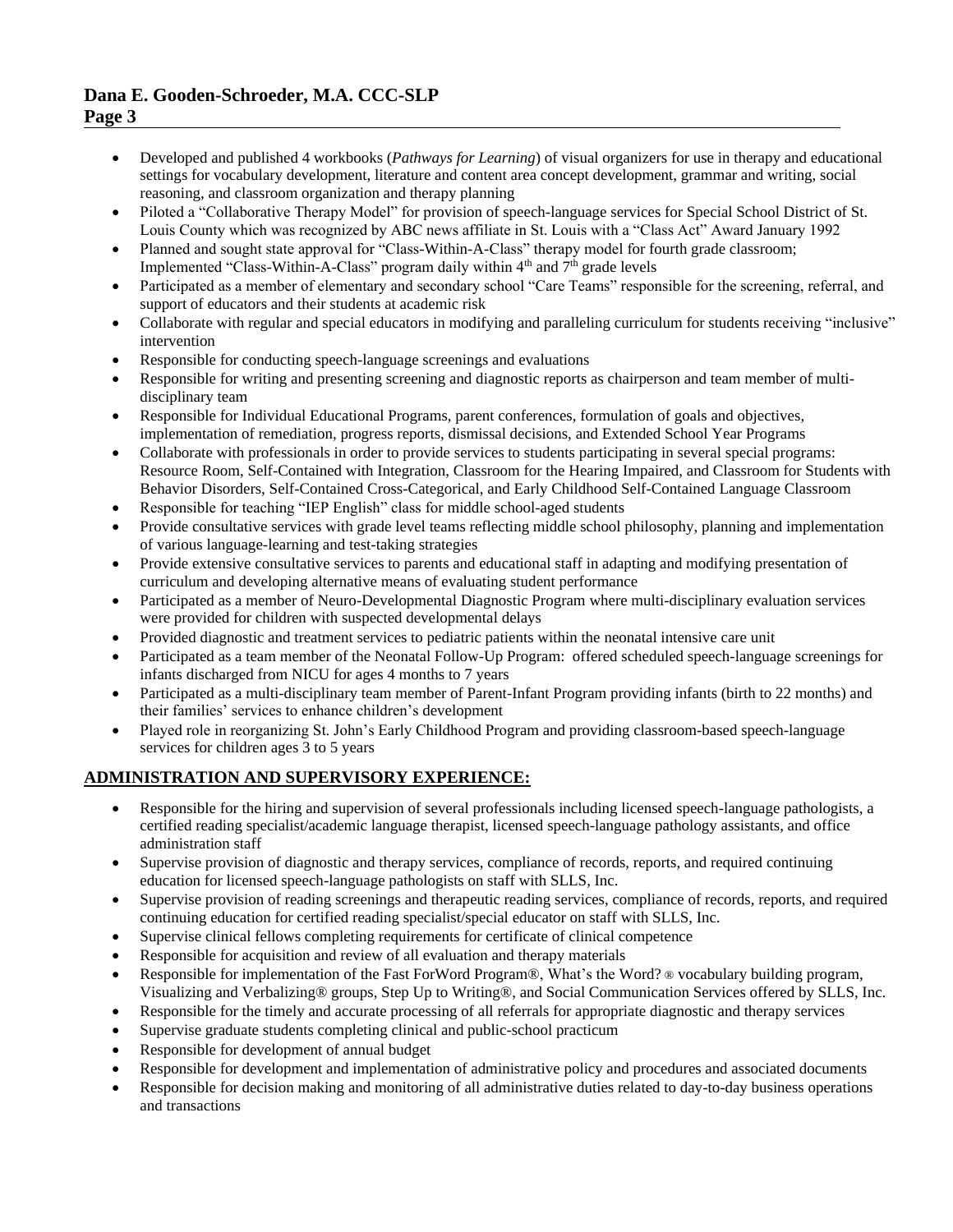#### **CONVENTIONS:**

| November 2017    | American Speech-Language-Hearing Association Business Institute, Los Angeles, California |
|------------------|------------------------------------------------------------------------------------------|
| February 2012    | Learning Disabilities Association of America International Conference, Chicago, Illinois |
| April 2008       | American Speech-Language-Hearing Association Business Institute, St. Louis, Missouri     |
| <b>July 2006</b> | American Speech-Language-Hearing Association Schools Conference, Phoenix, Arizona        |
| April 2004       | Missouri Speech-Language-Hearing Association Convention, Lake of the Ozarks, Missouri    |
| November 2003:   | American Speech-Language-Hearing Association Convention, Chicago, Illinois               |
| May 2003:        | Florida Speech-Language Hearing Association Convention, Marco Island, Florida            |
| March 2003:      | Missouri Speech-Language Hearing Association Convention, Lake of the Ozarks, Missouri    |
| October 2002:    | New Mexico Speech-Language Hearing Association Convention, Albuquerque, New Mexico       |
| October 2002:    | Kansas Speech-Language Hearing Association Convention, Kansas City, Kansas               |
| April 2001:      | California Speech-Language Hearing Association Convention, Carmel, California            |
| April 2000:      | American Speech-Language-Hearing Association Convention, Arlington, Texas                |
| February 2000:   | Illinois Speech-Language-Hearing Association Convention, Chicago, Illinois               |
| March 1999:      | Missouri Speech-Language-Hearing Association Convention, Columbia, Missouri              |
| November 1998:   | American Speech-Language-Hearing Association Convention, San Antonio, Texas              |
| March 1998:      | Missouri Speech-Language-Hearing Association Convention, Columbia, Missouri              |
| December 1995:   | American Speech-Language-Hearing Association Convention, Orlando, Florida                |
| November 1993:   | American Speech-Language-Hearing Association Convention, Anaheim, California             |
| March 1991:      | Missouri Speech-Language-Hearing Association Convention, St. Louis, Missouri             |
| November 1989:   | American Speech-Language-Hearing Association Convention, St. Louis, Missouri.            |
| April 1988:      | Missouri Speech-Language-Hearing Association Convention, Kansas City, Missouri           |
| November 1987:   | American Speech-Language-Hearing Association Convention, St. Louis, Missouri             |

## **PROFESSIONAL DEVELOPMENT**

September 2021: Post Pandemic Social Skills, Every Day Speech

|  |  |  | June 2021: The Equity Series by Having our Say and SLP Toolkit (Be the Brightest) |  |
|--|--|--|-----------------------------------------------------------------------------------|--|
|  |  |  |                                                                                   |  |

|             | June 2021: The Equity Series by Having our Say and SLP Toolkit (Be the Brightest)                                                                                                   |
|-------------|-------------------------------------------------------------------------------------------------------------------------------------------------------------------------------------|
|             | How to Integrate Diverse Books in Therapy, Shontaye J. Glover MS, CCC-SLP                                                                                                           |
|             | Cultural Competence + Humility = Cultural Competemility for Speech Pathologists, Kyomi Gregory PhD, CCC-SLP                                                                         |
|             | MICROAGRESSIONS: Begin with the End in Mind, Vicki L. Turner, MA, CCC-SLP                                                                                                           |
|             | Neurodiversity-Affirming Therapeutic practice for the Autistic Population, Rachel Dorsey, MS, CCC-SLP                                                                               |
|             | African American English: How to Determine Difference vs. Disorder, Courtney Overton, MS, CCC-SLP                                                                                   |
|             | Dynamic Assessment for Students Who are Culturally and Linguistically Diverse, Nia Thomas, MS, CCC-SLP                                                                              |
|             | Considerations for Assessment and Intervention of English Language Learners, Anuj Bhatnagar, SLP.D.                                                                                 |
| April 2021: | <b>ASHA Professional Development:</b>                                                                                                                                               |
|             | Recognizing Microaggressions: Am I Doing That? Noma Anderson, PhD                                                                                                                   |
|             | Experiencing Microaggressions: How Can I Respond? Noma Anderson, PhD                                                                                                                |
|             | Witnessing Microaggressions: What Can I Do? Noma Anderson, PhD                                                                                                                      |
|             | Combatting Microaggressions: How Can I Help? Noma Anderson, PhD                                                                                                                     |
|             | January 2021: ASHA Professional Development: 2021 SLP Coding, Payment, and Compliance Update, Dee Adams Nikjeh, PhD, CCC-SLP,                                                       |
|             | ASHA Fellow and Neela Swanson, BA                                                                                                                                                   |
|             | January 2021: SLP Summit BrIQht Ideas:                                                                                                                                              |
|             | Use your CCCs: Culture, Connection and Communication: Understanding ourselves & Our Students to Become<br>More Effective Speech Language Pathologist Jordyn R. Carroll, MS, CCC-SLP |
|             | Considerations for Supporting Latinx Students and Families, Chelsea Cornejo, MS, CCC-SLP                                                                                            |
|             | Transgender Cultural Responsiveness for Pediatric Speech-Language Pathologists, Wes Chernin, MS, CCC-SLP                                                                            |
|             | Applying the Code of Ethics in Speech Language Pathology, Klaire Brumbaugh, CScD, and J. Nikki Gaylord, CCC-                                                                        |
|             | SLP, CScD, CCC-SLP                                                                                                                                                                  |
|             | Speech Dude Tells All: Engaging Activities for Older Students of All Abilities, Chris Wenger, CCC-SLP                                                                               |
|             | A Crash Course in Literacy-Based Therapy for Teletherapists, Marisha Mets, MS, CCC-SLP                                                                                              |
|             | Online Video Games as Valid Therapeutic Tools for the Treatment of Stuttering, Erik X. Raj, CCC-SLP                                                                                 |
|             | December 2020: Language Impairment in Adolescents: Impact, Assessment, & Intervention-ASHA Webinar, Vicki A. Reed, EdD, CCC-SLP,<br><b>BCS-CL</b>                                   |
|             | December 2020: Supervision in the Era of COVID-19; Tips from a Trauma-Informed Perspective-ASHA Webinar                                                                             |
|             | December 2020: Tele-Ethics: Principles to Inform Ethical Telepractice-ASHA Webinar                                                                                                  |

November 2020: Scaffolding 101: Strategies for Student Success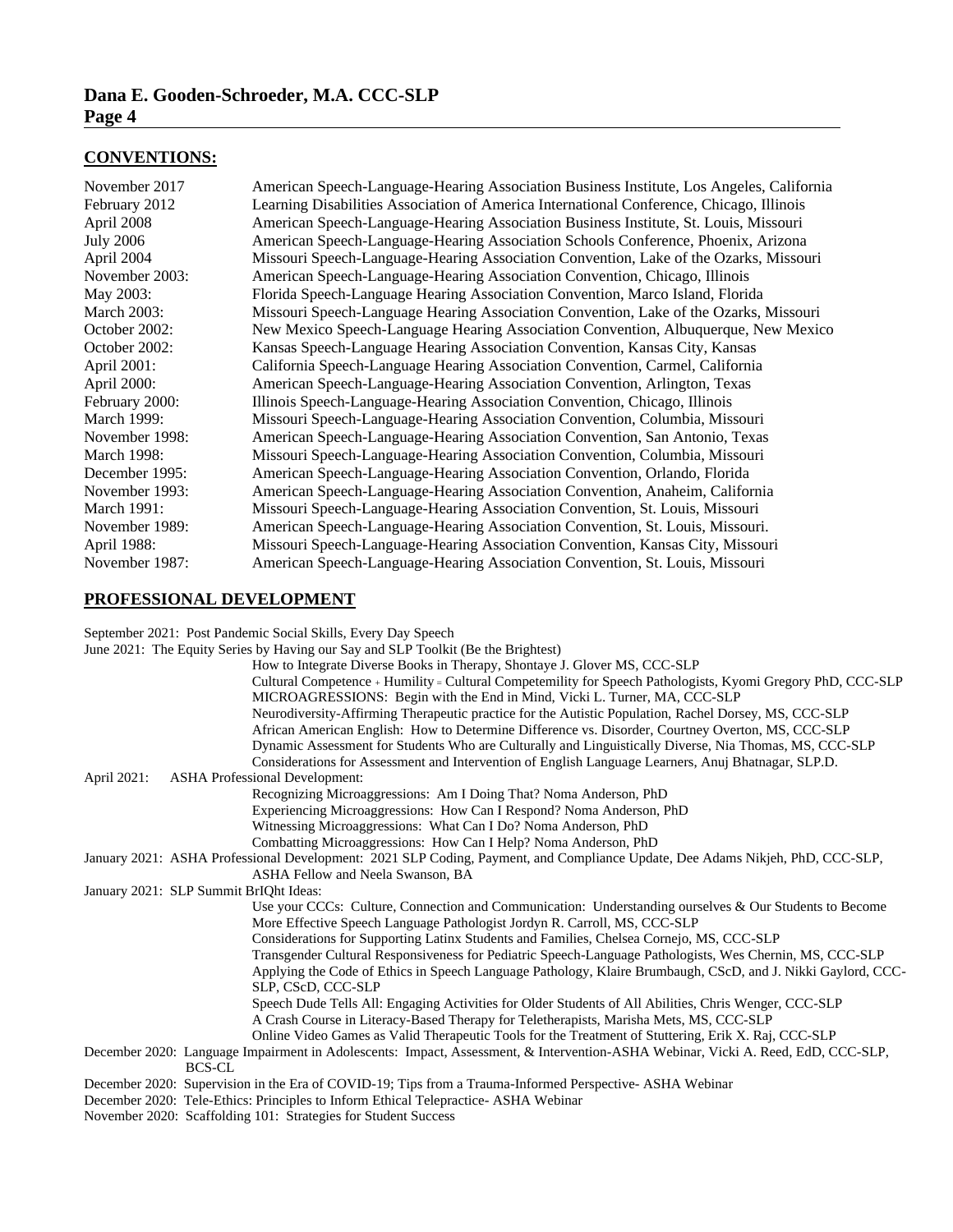| $\frac{1}{2}$               |                                                                                                                                                                                                                                                                                                                                                                                                                     |
|-----------------------------|---------------------------------------------------------------------------------------------------------------------------------------------------------------------------------------------------------------------------------------------------------------------------------------------------------------------------------------------------------------------------------------------------------------------|
| October 2020:               | Interpreting CELF Preschool-3 Results - Pearson Publishing Webinar                                                                                                                                                                                                                                                                                                                                                  |
| August 2020:                | Missouri Speech-Language Hearing Association (MSHA) Town Hall: Empowerment Series-Telepractice Resources, PPE and<br>Legislative Update                                                                                                                                                                                                                                                                             |
| July 2020:<br>July 2020:    | Missouri Speech-Language Hearing Association (MSHA): Teletherapy: It's Not About the Computer<br>SpeechLanguagePD: Teletherapy: Mastering Teletherapy: Moving Beyond the Basics, Kirstin Martinez, MA-CCC-SLP and Sarah<br>James, MS CCC-SLP                                                                                                                                                                        |
| June 2020:                  | 13th Annual Social Thinking National Providers Conference-Livestream-Recorded Event, San Francisco, CA -teleconference<br>"Self-Regulation and Hope for the Adults in the Room & New Ideas When Using the Zones of Regulation" Leah<br>Kuypers, and Michelle Garcia Winner                                                                                                                                          |
|                             | "Raising an Organized Child: Strategies to Promote Executive Functions", Damon Korb and Michelle Garcia<br>Winner                                                                                                                                                                                                                                                                                                   |
|                             | "Creative Strategies for Teaching Social Thinking at Home and Through Tele-Education" Michelle Garcia Winner<br>and Pamela Crooke                                                                                                                                                                                                                                                                                   |
| June 2020:                  | 360 Thinking™ Cognitive Connections, LLP: Executive Function Webinars<br>"Facilitating Executive Function Skills during Online Teaching", Sarah Ward, M.S., CCC-SLP and Kristen                                                                                                                                                                                                                                     |
|                             | Jacobsen, M.S., CCC-SLP<br>"The Intention to Action Series: Scheduling, Teaching the Transition from Recoding Homework/Tasks to Learning<br>the Actual Skill of Planning" Sarah Ward, M.S., CCC-SLP and Kristen Jacobsen, M.S., CCC-SLP                                                                                                                                                                             |
| <b>May 2020</b>             | SLP BrIQht Ideas                                                                                                                                                                                                                                                                                                                                                                                                    |
|                             | Group Therapy via Telehealth: Considerations to Make It Work, Angela Saus, CCC-SLP<br>Fun, Quick & Easy Speech Teletherapy Activities for Elementary Aged Children, Jessie Ginsburg, MS, CCC-SLP;<br>Game-Changing Tech Tools for Teenagers with Social-Emotional Learning Deficits, Chris Wenger, CCC-SLP;<br>Engaging Children with Autism: A Parent Coaching Model for Teletherapy, Jessie Ginsburg, MS, CCC-SLP |
| March 2020                  | California Speech Language Hearing Association & SpeechTherapyPD.com: Teletherapy Bootcamp-Web Conference<br>"Welcome to Teletherapy! Essential and Best Practices for School Based/In-Home Service", Kristin Martinez,<br>M.A., CCC-SLP                                                                                                                                                                            |
|                             | "Keep them Talking! Conversation Paths for Teletherapy", Speech Therapy PD Teletherapy Bootcamp, Anna<br>Vagin, PhD, SLP, Spring 2020                                                                                                                                                                                                                                                                               |
|                             | "Teletherapy from EI to High School", Speech Therapy PD Teletherapy Bootcamp, Michelle L. W. Dawson, M.S.,<br>CCC-SLP, CLC; Andrea M. Szwabowski, M.H.S., CCC-SLP/L; Marisha Mets, M.S., CCC-SLP; Carrie Clark,<br>CCC-SLP; Jessi Andricks, M.S., CCC-SLP; Lauren Tandy, M.S., CCC-SLP, Spring 2020                                                                                                                 |
| March 2020                  | SLP Telecom BrIQht Ideas<br>"Warp Speed Download: Essential Info to Jumpstart Your Teletherapy Practice", Amanda Blackwell, SLPD, CCC-<br><b>SLP</b>                                                                                                                                                                                                                                                                |
|                             | "Telepractice: Getting Started", Tracy Sippl, M.S., CCC-SLP<br>"5 Tips for Supervising Speech Language Pathology Assistants Remotely, Amy Hill, M.A., CCC-SLP; Amy Berg,                                                                                                                                                                                                                                            |
|                             | M.S., CCC-SLP                                                                                                                                                                                                                                                                                                                                                                                                       |
|                             | "Creating and Adapting Therapy Materials for Telepractice", Bill Bolden, M.A., CCC-SLP<br>"Teletherapy: Tips to Keep Your Children Engaged", Jennie Bjorem, M.A., CCC-SLP<br>"How to Know What Works: Evidence for Telepractice and Beyond", Meredith Harold, PhD, CCC-SLP                                                                                                                                          |
| March 2020                  | Trauma-Sensitive Student Support During School Closures: Practical Strategies for Helping Caregivers Help Kids- Jen<br>Alexander, MA, NCC, SB-R, Brookes Publishing                                                                                                                                                                                                                                                 |
| January 2020                | <b>SLLS</b> Article Review and Discussion<br>Literacy Leadership Brief: Children Experiencing Reading Difficulties: What We Know and What We Can Do                                                                                                                                                                                                                                                                 |
|                             | Literacy Leadership Brief: Teaching and Assessing Spelling<br>National Council of Teachers of English Position Statement: The Act of Reading: Instructional Foundations and                                                                                                                                                                                                                                         |
|                             | <b>Policy Guidelines</b><br>Reading Recovery Council: Responding to the Reading Wars<br>American Academy of Pediatrics Joint Statement: Learning Disabilities, Dyslexia, and Vision                                                                                                                                                                                                                                 |
| November 2019               | Developing Independent Executive Function Skills for Back-to-School Homework Routines Webinar-Kristen Jacobsen M.S.,<br>CCC-SLP & Sarah Ward, M.S., CCC-SLP                                                                                                                                                                                                                                                         |
| September 2019              | Nine Building Blocks of Supervision- American Speech Language Hearing Association                                                                                                                                                                                                                                                                                                                                   |
| August 2019<br>October 2018 | The How and Why of Executive Functions: Impacts on Language and Learning-<br>Dyslexia Research and Remediation-Martha Burns, PhD                                                                                                                                                                                                                                                                                    |
| September 2018              | 2018 Coding and Documentation Update for SLPs: ASHA Webinar                                                                                                                                                                                                                                                                                                                                                         |
| May 2018                    | Dyslexia Center of Austin Pre-Flight Training: An introduction for young students to Take Flight: A<br>Comprehensive Intervention for Students with Dyslexia - Janet Flory, MA, LDT, CALT-QI, Dallas, Texas                                                                                                                                                                                                         |
|                             | February/March 2018 American Speech Language Hearing Association-Spoken and Written Language in Adolescents: Fresh Solutions<br>Why SLP Services are Essential to Adolescents, and Why We Can't Go It Alone-Barbara J. Ehren, EdD<br>Using Writing to Enhance Critical Thinking and Language-Nickola Wolf Nelson, PhD                                                                                               |

Building a Literate Lexicon in Middle School: Assessment & Intervention for Adolescents-Marilyn A. Nippold, PhD Boosting Resilience and Stress Hardiness as Part of Language Intervention-Sam Goldstein, PhD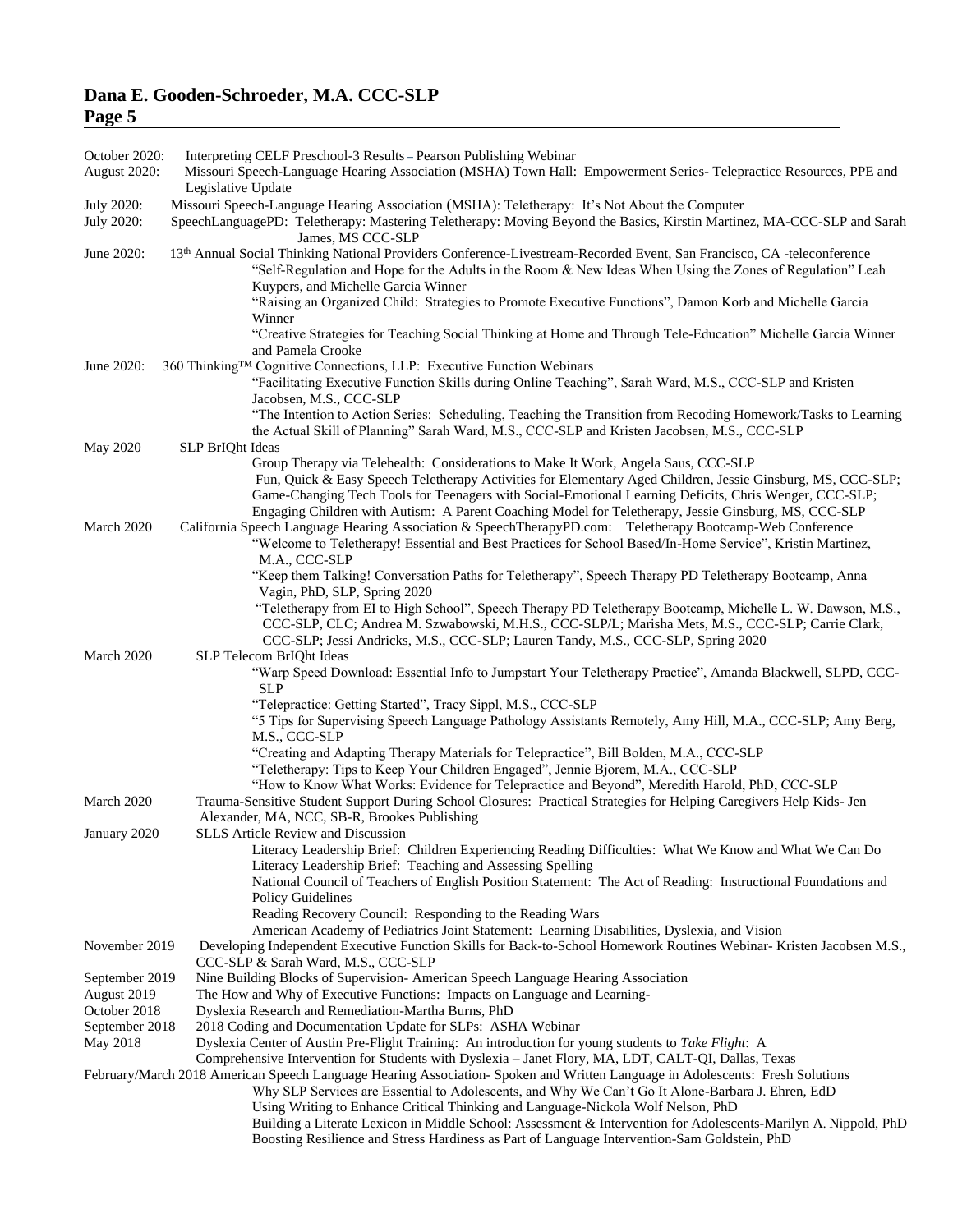| November 2017    | Sentence-Level Difficulties in Secondary Reading and Writing-Cheryl Scott, PhD<br>Strategies for Meeting the Demands of the Secondary Curriculum-Michael Faggela-Luby, PhD<br>Conversation-Based Language Intervention for Adolescents Using AAC-Gloria Soto, PhD<br>Code Switching by Culturally and Linguistically Diverse Adolescents-Gavin P. Romane, PhD<br>Vocabulary Learning in Adolescent English Learner with Language Disorders-Linda I. Rosa-Lugo, EdD<br>Helping Students with Autism Transition to the Workforce-Kim Murza, PhD<br>Academic Language and Disciplinary Learning-Zhihui Fang, PhD<br>The Impact of Early Reading Disabilities on Adolescents' Academic Success-Rauno Parrila, PhD<br>Peer Coaching with Secondary Teachers-D. Gillam MEd, L. Feeman CCC-SLP & S. Trumbo MS<br>American Speech Language Hearing Association National Convention<br>The Role of the SLP in Screening for Dyslexia<br>Dyslexia, Other Language/Literacy Disorders and the SLP<br>Multi-linguistic, Speech-to-Print Instruction: Leveraging our Biological Wiring for Oral Language to Develop<br>Written Language<br>Improving Expository Speaking, Writing, and Comprehension for Students with Language-Related Learning<br>Disabilities: A Researcher-Clinician Collaboration<br>Using Shared Interests to Make Friends: Students on the Autism Spectrum<br>Builders Club: An Autistic Model for Social Integration |
|------------------|---------------------------------------------------------------------------------------------------------------------------------------------------------------------------------------------------------------------------------------------------------------------------------------------------------------------------------------------------------------------------------------------------------------------------------------------------------------------------------------------------------------------------------------------------------------------------------------------------------------------------------------------------------------------------------------------------------------------------------------------------------------------------------------------------------------------------------------------------------------------------------------------------------------------------------------------------------------------------------------------------------------------------------------------------------------------------------------------------------------------------------------------------------------------------------------------------------------------------------------------------------------------------------------------------------------------------------------------------------------------------------------------------------------------------------|
|                  | Telepractice: A Comprehensive Overview of Strategies and Approaches for New or Experienced SLP's<br>Clinical and Business Models for Getting Started in Telepractice: Shared Lessons from Two Pioneers                                                                                                                                                                                                                                                                                                                                                                                                                                                                                                                                                                                                                                                                                                                                                                                                                                                                                                                                                                                                                                                                                                                                                                                                                          |
| August 2017      | "2017 Coding Update for SLP's" by Nancy Swigert and Dee Adams Nikjeh                                                                                                                                                                                                                                                                                                                                                                                                                                                                                                                                                                                                                                                                                                                                                                                                                                                                                                                                                                                                                                                                                                                                                                                                                                                                                                                                                            |
| <b>July 2017</b> | Professional Diversity: Unique Perspective Can Improve Clinical Decision-Making-ASHA Webinar                                                                                                                                                                                                                                                                                                                                                                                                                                                                                                                                                                                                                                                                                                                                                                                                                                                                                                                                                                                                                                                                                                                                                                                                                                                                                                                                    |
| April 2017       | "Autism: New Research and Interventions" by Martha Burns, PhD, Scientific Learning Corporation, Chesterfield, MO                                                                                                                                                                                                                                                                                                                                                                                                                                                                                                                                                                                                                                                                                                                                                                                                                                                                                                                                                                                                                                                                                                                                                                                                                                                                                                                |
| April 2017       | Live Webinar with Dr. Dr. Patricia Prelock and Dr. Tiffany Hutchins-Authors of the Theory of Mind Task Battery and                                                                                                                                                                                                                                                                                                                                                                                                                                                                                                                                                                                                                                                                                                                                                                                                                                                                                                                                                                                                                                                                                                                                                                                                                                                                                                              |
|                  | Theory of Mind Inventory, Chesterfield, MO.                                                                                                                                                                                                                                                                                                                                                                                                                                                                                                                                                                                                                                                                                                                                                                                                                                                                                                                                                                                                                                                                                                                                                                                                                                                                                                                                                                                     |
| February 2017    | "Preventing Problem Behavior Through an Emotional Regulation, Relationship-Based Approach" by Barry M. Prizant,                                                                                                                                                                                                                                                                                                                                                                                                                                                                                                                                                                                                                                                                                                                                                                                                                                                                                                                                                                                                                                                                                                                                                                                                                                                                                                                 |
|                  | PhD, CCC-SLP, 62nd Annual SLP Conference, Orange County, CA                                                                                                                                                                                                                                                                                                                                                                                                                                                                                                                                                                                                                                                                                                                                                                                                                                                                                                                                                                                                                                                                                                                                                                                                                                                                                                                                                                     |
| February 2017    | Theme Writing Strategy by Mary Ellen O'Hare, Strategic Intervention Model (SIM) TM Trainer -KU Center for Research on                                                                                                                                                                                                                                                                                                                                                                                                                                                                                                                                                                                                                                                                                                                                                                                                                                                                                                                                                                                                                                                                                                                                                                                                                                                                                                           |
|                  | Learning, Chesterfield, MO                                                                                                                                                                                                                                                                                                                                                                                                                                                                                                                                                                                                                                                                                                                                                                                                                                                                                                                                                                                                                                                                                                                                                                                                                                                                                                                                                                                                      |
| January 2017     | The Paragraph Writing Strategy by Mary Ellen O'Hare, Strategic Intervention Model (SIM) <sup>TM</sup> Trainer -KU Center for                                                                                                                                                                                                                                                                                                                                                                                                                                                                                                                                                                                                                                                                                                                                                                                                                                                                                                                                                                                                                                                                                                                                                                                                                                                                                                    |
|                  |                                                                                                                                                                                                                                                                                                                                                                                                                                                                                                                                                                                                                                                                                                                                                                                                                                                                                                                                                                                                                                                                                                                                                                                                                                                                                                                                                                                                                                 |
|                  | Research on Learning, Chesterfield, MO                                                                                                                                                                                                                                                                                                                                                                                                                                                                                                                                                                                                                                                                                                                                                                                                                                                                                                                                                                                                                                                                                                                                                                                                                                                                                                                                                                                          |
| September 2016   | The Big Picture: Rethinking Dyslexia, The Yale Center for Dyslexia and Creativity; ro*co films educational                                                                                                                                                                                                                                                                                                                                                                                                                                                                                                                                                                                                                                                                                                                                                                                                                                                                                                                                                                                                                                                                                                                                                                                                                                                                                                                      |
| September 2016   | "Story Grammar Marker: 2 Key Things that Set It Apart" by author Maryellen Rooney Moreau                                                                                                                                                                                                                                                                                                                                                                                                                                                                                                                                                                                                                                                                                                                                                                                                                                                                                                                                                                                                                                                                                                                                                                                                                                                                                                                                        |
| September 2016   | Identification of Dyslexia: The Special Education Opportunity, Luke Waites Center for Dyslexia and Learning Disorders at                                                                                                                                                                                                                                                                                                                                                                                                                                                                                                                                                                                                                                                                                                                                                                                                                                                                                                                                                                                                                                                                                                                                                                                                                                                                                                        |
|                  | Texas Scottish Rite Hospital for Children, Dallas, TX                                                                                                                                                                                                                                                                                                                                                                                                                                                                                                                                                                                                                                                                                                                                                                                                                                                                                                                                                                                                                                                                                                                                                                                                                                                                                                                                                                           |
| September 2016   | "Using Written Language Assessment and Intervention to Yield Powerful Payoffs, Case Studies by Nickola Nelson, Ph.D.,<br>CCC-SLP, BCS-CL sponsored by ASHA Professional Development, Chesterfield, MO.                                                                                                                                                                                                                                                                                                                                                                                                                                                                                                                                                                                                                                                                                                                                                                                                                                                                                                                                                                                                                                                                                                                                                                                                                          |
| August 2016      | The Sentence Writing Strategy by Mary Ellen O'Hare, Strategic Intervention Model (SIM) TM Trainer -KU Center for                                                                                                                                                                                                                                                                                                                                                                                                                                                                                                                                                                                                                                                                                                                                                                                                                                                                                                                                                                                                                                                                                                                                                                                                                                                                                                                |
|                  | Research on Learning, Chesterfield, MO                                                                                                                                                                                                                                                                                                                                                                                                                                                                                                                                                                                                                                                                                                                                                                                                                                                                                                                                                                                                                                                                                                                                                                                                                                                                                                                                                                                          |
| September 2016   | "Identifying Dyslexia Using the Test of Integrated Language and Literacy Skills <sup>TM</sup> (TILLST <sup>M</sup> )" by Nickola Nelson, Ph.D.,<br>CCC- SLP, BCS-CL, TILLS Lead Developer, Brookes Publishing Company.                                                                                                                                                                                                                                                                                                                                                                                                                                                                                                                                                                                                                                                                                                                                                                                                                                                                                                                                                                                                                                                                                                                                                                                                          |
| February 2016:   | Rite Flight Training: Classroom Reading Rate Program & Classroom Comprehension Program, Luke Waites Center for                                                                                                                                                                                                                                                                                                                                                                                                                                                                                                                                                                                                                                                                                                                                                                                                                                                                                                                                                                                                                                                                                                                                                                                                                                                                                                                  |
|                  | Dyslexia and Learning Disorders at Texas Scottish Rite Hospital for Children, Dallas, TX                                                                                                                                                                                                                                                                                                                                                                                                                                                                                                                                                                                                                                                                                                                                                                                                                                                                                                                                                                                                                                                                                                                                                                                                                                                                                                                                        |
| February 2016:   | The Aging Brain: Assessment, Treatments & Interventions, Roy Steinberg, Ph.D., PESI, Irvine CA                                                                                                                                                                                                                                                                                                                                                                                                                                                                                                                                                                                                                                                                                                                                                                                                                                                                                                                                                                                                                                                                                                                                                                                                                                                                                                                                  |
| December 2015:   | "How to Get the Most of the Test of Integrated Language and Literacy Skills™ (TILLS™)" by Nickola Nelson, Ph.D., CCC-                                                                                                                                                                                                                                                                                                                                                                                                                                                                                                                                                                                                                                                                                                                                                                                                                                                                                                                                                                                                                                                                                                                                                                                                                                                                                                           |
|                  | SLP, BCS-CL, TILLS Lead Developer, Brookes Publishing Company.                                                                                                                                                                                                                                                                                                                                                                                                                                                                                                                                                                                                                                                                                                                                                                                                                                                                                                                                                                                                                                                                                                                                                                                                                                                                                                                                                                  |
| November 2015:   | Social Communication: Development, Assessment, and Intervention for Preschoolers Through Adolescents, American                                                                                                                                                                                                                                                                                                                                                                                                                                                                                                                                                                                                                                                                                                                                                                                                                                                                                                                                                                                                                                                                                                                                                                                                                                                                                                                  |
|                  | Speech-Language Hearing Association. 22 hours of continuing education                                                                                                                                                                                                                                                                                                                                                                                                                                                                                                                                                                                                                                                                                                                                                                                                                                                                                                                                                                                                                                                                                                                                                                                                                                                                                                                                                           |
| May 2015:        | Informal Dynamic Social Thinking Assessment and Core Treatment Strategies for Home and School, Michelle Garcia-                                                                                                                                                                                                                                                                                                                                                                                                                                                                                                                                                                                                                                                                                                                                                                                                                                                                                                                                                                                                                                                                                                                                                                                                                                                                                                                 |
|                  | Winner, St. Louis, MO.                                                                                                                                                                                                                                                                                                                                                                                                                                                                                                                                                                                                                                                                                                                                                                                                                                                                                                                                                                                                                                                                                                                                                                                                                                                                                                                                                                                                          |
| May 2015:        | Social Thinking Across the Home and School Day: The ILAUGH Model of Social Thinking, Michelle Garcia-Winner,                                                                                                                                                                                                                                                                                                                                                                                                                                                                                                                                                                                                                                                                                                                                                                                                                                                                                                                                                                                                                                                                                                                                                                                                                                                                                                                    |
|                  | St. Louis, MO.                                                                                                                                                                                                                                                                                                                                                                                                                                                                                                                                                                                                                                                                                                                                                                                                                                                                                                                                                                                                                                                                                                                                                                                                                                                                                                                                                                                                                  |
|                  |                                                                                                                                                                                                                                                                                                                                                                                                                                                                                                                                                                                                                                                                                                                                                                                                                                                                                                                                                                                                                                                                                                                                                                                                                                                                                                                                                                                                                                 |
| April 2015:      | Inferencing Strategy by Mary Ellen O'Hare, Strategic Intervention Model (SIM) <sup>TM</sup> Trainer -KU Center for Research on                                                                                                                                                                                                                                                                                                                                                                                                                                                                                                                                                                                                                                                                                                                                                                                                                                                                                                                                                                                                                                                                                                                                                                                                                                                                                                  |
|                  | Learning                                                                                                                                                                                                                                                                                                                                                                                                                                                                                                                                                                                                                                                                                                                                                                                                                                                                                                                                                                                                                                                                                                                                                                                                                                                                                                                                                                                                                        |
| March 2015:      | American Speech Language Hearing Association Perspectives on Language Learning and Education: ASHA -                                                                                                                                                                                                                                                                                                                                                                                                                                                                                                                                                                                                                                                                                                                                                                                                                                                                                                                                                                                                                                                                                                                                                                                                                                                                                                                            |
|                  | Special Interest Group 1: Vol. 21, No. 2                                                                                                                                                                                                                                                                                                                                                                                                                                                                                                                                                                                                                                                                                                                                                                                                                                                                                                                                                                                                                                                                                                                                                                                                                                                                                                                                                                                        |
|                  | -Executive Functioning and Social Pragmatic Communication Skills: Exploring the Threads in Our Social Fabric by                                                                                                                                                                                                                                                                                                                                                                                                                                                                                                                                                                                                                                                                                                                                                                                                                                                                                                                                                                                                                                                                                                                                                                                                                                                                                                                 |
|                  | Michelle Garcia Winner and Pamela Crooke                                                                                                                                                                                                                                                                                                                                                                                                                                                                                                                                                                                                                                                                                                                                                                                                                                                                                                                                                                                                                                                                                                                                                                                                                                                                                                                                                                                        |
|                  | -Developing Executive Control Skills in Preschool Children with Language Impairment by Karole Howland                                                                                                                                                                                                                                                                                                                                                                                                                                                                                                                                                                                                                                                                                                                                                                                                                                                                                                                                                                                                                                                                                                                                                                                                                                                                                                                           |
|                  | -Language and Executive Functions: Self-Talk for Self-Regulation by Jill K. Fahy                                                                                                                                                                                                                                                                                                                                                                                                                                                                                                                                                                                                                                                                                                                                                                                                                                                                                                                                                                                                                                                                                                                                                                                                                                                                                                                                                |
|                  | -A Clinical Model for Developing Executive Function Skills by Sarah Ward and Kristen Jacobsen                                                                                                                                                                                                                                                                                                                                                                                                                                                                                                                                                                                                                                                                                                                                                                                                                                                                                                                                                                                                                                                                                                                                                                                                                                                                                                                                   |
| February 2015:   | Recent Advances in Autism Research and Implications for Treatments: Review of Top Ten Research Studies in 2014. David                                                                                                                                                                                                                                                                                                                                                                                                                                                                                                                                                                                                                                                                                                                                                                                                                                                                                                                                                                                                                                                                                                                                                                                                                                                                                                           |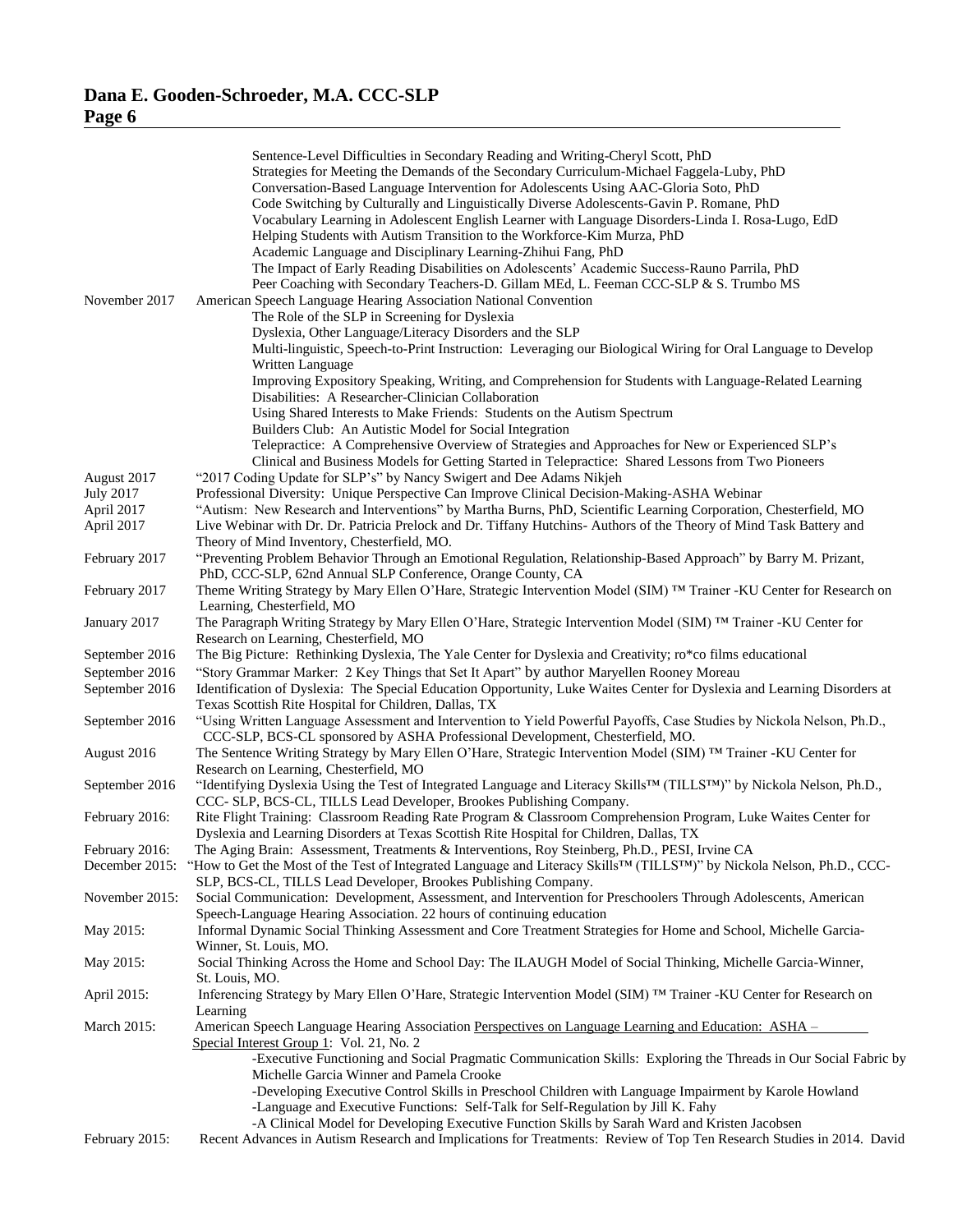| г.<br>г. |  |
|----------|--|
|          |  |

|                | Amaral, Ph.D. of the M.I.N.D. Institute UC Davis                                                                                                                                                                                                                      |
|----------------|-----------------------------------------------------------------------------------------------------------------------------------------------------------------------------------------------------------------------------------------------------------------------|
| February 2015: | Unlocking Potential Inspiring Outcomes: Scientific Learning Visionary Conference, Phoenix, Virtual Attendee:                                                                                                                                                          |
|                | -Provider Training Workshop by Martha Burns, Ph.D., Renee Matlock, Heather Myers                                                                                                                                                                                      |
|                | -Early Precursors to Language Development: Implications for Literacy, Paula Tallal, Ph.D. Neuroscientist                                                                                                                                                              |
|                | -A Neuroscience eLearning Revolution: Steve Miller, Ph.D., Neuroscientist<br>-Overview of Fast ForWord Exercises: Ann Gordon, Karen Slotnick                                                                                                                          |
|                | -Blending Fast ForWord: Beverly Gough                                                                                                                                                                                                                                 |
|                | -Motivating and Coaching Fast ForWord Users: Sara Gaetz, Leslie Wells                                                                                                                                                                                                 |
|                | -Provider Spotlight on Pediatric Speech & Language Specialists: Anita Werner, Carol Oliver                                                                                                                                                                            |
|                | -Update on Neuroscience Applications to Treating Autism, ADD, Apraxia and Language Based Learning<br>Disabilities: Martha Burns, Ph.D.                                                                                                                                |
|                | January-December 2015: American Speech-Language-Hearing Association Approved-Continuing Education Project-SLLS                                                                                                                                                        |
|                | "Auditory Development: Birth to School-Age, a Review" by Dr. Anne Murray, Audiologist                                                                                                                                                                                 |
|                | "Update on CAPD Research and Intervention- New Public-School Diagnostic Implications" by Dr. Gail Santucci,                                                                                                                                                           |
|                | Audiologist<br>School-Age Language Intervention: Evidence-Based Practices; Edited by Teresa A. Ukrainetz, PhD                                                                                                                                                         |
|                | "The Groundwork of Practice: Speech-Language Pathology in the Schools" by Teresa A. Ukrainetz                                                                                                                                                                         |
|                | "The Foundations of Language Intervention: Theory and Research" by Teresa A. Ukrainetz                                                                                                                                                                                |
|                | "Contextualized Skill Intervention Framework: The Whole and the Parts"                                                                                                                                                                                                |
|                | "Speech-Language Services in the Schools: Rules of the Road"                                                                                                                                                                                                          |
|                | January 2015: Paraphrasing and Summarizing Strategy and LINCS Vocabulary Strategy by Mary Ellen O'Hare, Strategic Intervention Model<br>(SIM) <sup>™</sup> Trainer -KU Center for Research on Learning                                                                |
|                | October 2014: Executive Function Skills in Children and Adolescents: A Practical Strategies Seminar, Sarah Ward, St. Louis, MO.                                                                                                                                       |
|                | October 2014: Inferencing: A Review of Therapy Strategies to Address this Higher-Level Language Skill, Diane Fressola, St. Louis, MO.                                                                                                                                 |
| July 2014:     | Expanding Expression: A Multi-Sensory Approach for Oral and Written Language, Sara Smith Live Webinar St. Louis, MO.                                                                                                                                                  |
| June 2014:     | 7th Annual Social Thinking National Providers Conference, San Francisco, CA                                                                                                                                                                                           |
|                | "What's Social Got to do With It: New Concepts Developed for the Incredible Flexible You." Kari Palmer, Ryan Hendrix,<br>Nancy Tarshis                                                                                                                                |
|                | "Systematically Addressing Emotional Competence" Kari Dunn Buron                                                                                                                                                                                                      |
|                | "Let's Think About It! Perspective-Taking and the Thought Process of Opinion/Argument Using the Story Grammar                                                                                                                                                         |
|                | Marker", Maryellen Rooney Moreau                                                                                                                                                                                                                                      |
|                | "When the IEP Says "Yes" and the Student Says "No" Dr. Nancy Cotton                                                                                                                                                                                                   |
| May 2014:      | Develop and Sustain a School-Based Telepractice Program, American Speech-Language-Hearing Association Webinar, Orange<br>County, CA.                                                                                                                                  |
| April 2014:    | Telepractice: Providing Professional Services Remotely, American Speech-Language-Hearing Association Webinar, Orange                                                                                                                                                  |
| March 2014:    | County, CA.<br>Coding and Documentation Update for Speech Language Pathologists, American Speech-Language-Hearing Association                                                                                                                                         |
|                | Webinar, St. Louis, MO.                                                                                                                                                                                                                                               |
|                | February 2014: Social Emotional Disorders and Related Social Communication Profiles; Assessment Challenges and the Importance of                                                                                                                                      |
|                | Professional Judgment, Dr. Barbara Talent, St. Louis, MO                                                                                                                                                                                                              |
|                | February 2014: Executive Function Strategies for Motivating the Unmotivated Students, Sarah Ward, M.S., CCC-SLP, of Cognitive Connections<br>Therapy, Live Webinar, St. Louis, MO                                                                                     |
|                | January 2014: Theory of Mind: Innovations in Assessment & Intervention for Children with Autism Spectrum Disorder, Dr. Patricia Prelock,                                                                                                                              |
|                | Los Angeles, California.                                                                                                                                                                                                                                              |
| January 2014:  | Behavior Management: Identifying Hidden Motivations & Rewards for Targeting Intervention, Dr. Collin Peeler, St. Louis, MO<br>January 2014: Treatment for Cleft Palate: Articulation & Resonance, American Speech-Language-Hearing Association Webinar St. Louis, MO. |
|                | September 2013: A Comprehensive Approach to Assessing Language Disorders-Overview of the New CELF-5, Dr. Elizabeth Wiig, Pearson                                                                                                                                      |
|                | Sponsored Webinar, St. Louis, MO                                                                                                                                                                                                                                      |
|                | September 2013: CELF-5 (Clinical Evaluation of Language Fundamentals) Overview: What's New and Different? Adam Scheller, Ph.D.,                                                                                                                                       |
|                | NCSP, Pearson Sponsored Webinar, St. Louis, MO                                                                                                                                                                                                                        |
| May 2013:      | Executive Functioning Evaluation & In-Home Consultations: Practical Strategies for Home & School, Sarah Ward, M.S., CCC-<br>SLP, of Cognitive Connections Therapy, Live Webinar, St. Louis, MO                                                                        |
|                | December 2012: Executive Functioning Skills in Children and Adolescents, Two Day Intensive Training, Sarah Ward, M.S., CCC-SLP, of                                                                                                                                    |
|                | Cognitive Connections Therapy, St. Louis, MO                                                                                                                                                                                                                          |
|                | August 2012-2013: American Speech-Language-Hearing Association Approved-Continuing Education Project-SLLS                                                                                                                                                             |
|                | Perspectives on School-Based Issues-ASHA-Division 16: Vol. 13, No. 1 - Article Review and Discussion                                                                                                                                                                  |
|                | -Literacy, Common Core State Standards and the School-Based Speech/Language Pathologist: Making Sense of It All: A<br>Pilot Project Conducted by the ASHA Special Interest Group 16 Ad Hoc Committee on Literacy Assessment Trici Schraeder                           |
|                | -Unpacking the Standards for Intervention -Lisa Power-deFur and Perry Flynn                                                                                                                                                                                           |
|                | -From Common Core State Standards to Standards-Based IEPs: A Brief Tutorial -Judy Rudebusch                                                                                                                                                                           |
|                | Goals and Objectives Resource Project-Making the Common Core Standards Connection                                                                                                                                                                                     |
|                | Seeing Stars® Concept and Overview Steps 1, 2, 3: Lindamood-Bell Therapy Strategy Discussion and Practice                                                                                                                                                             |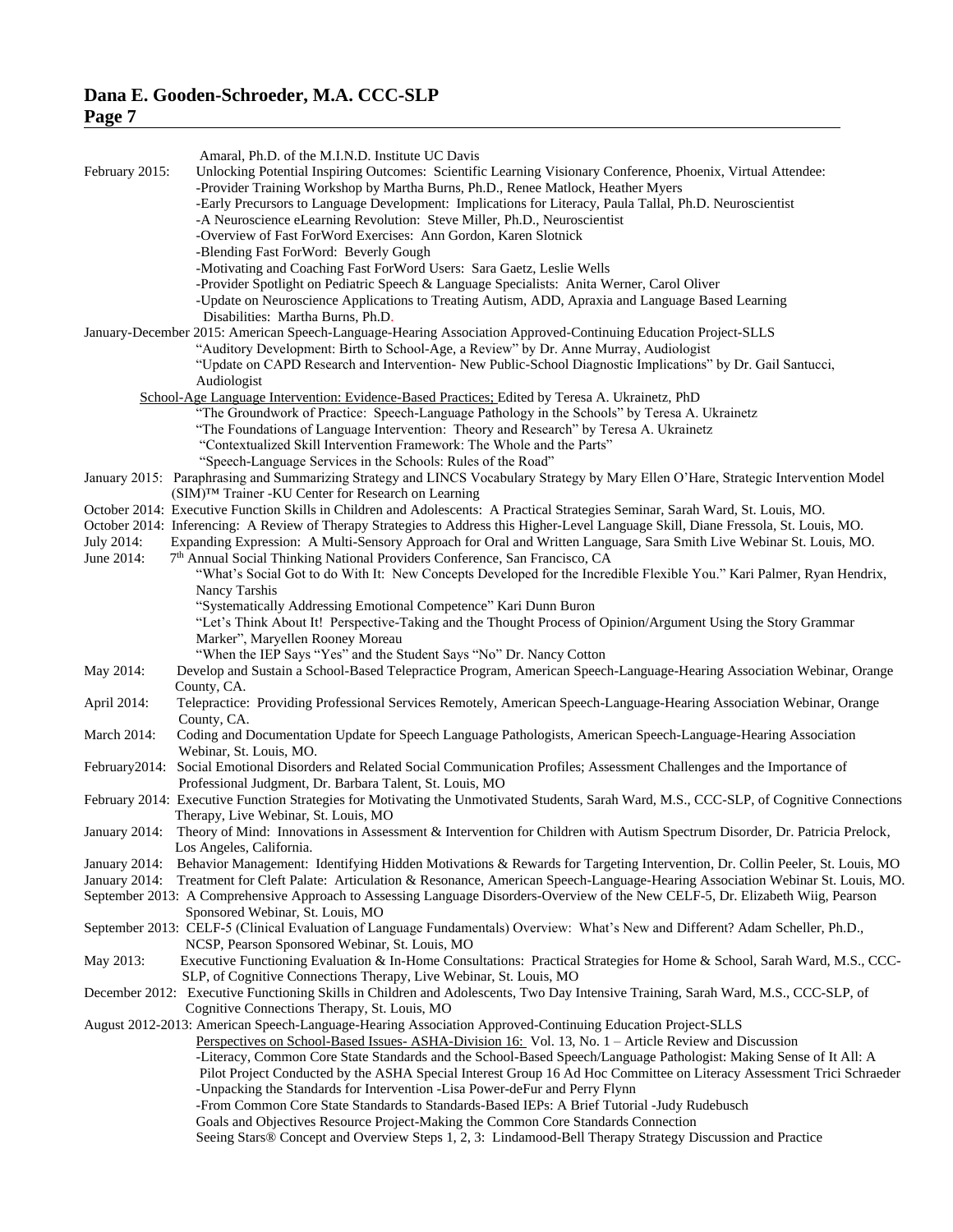Visualizing/Verbalizing® for Language Comprehension & Thinking- Lindamood-Bell Strategy Discussion & Practice: The Concept: The Imagery-Language Connection for Cognition Establishing Climate and Picture to Picture Word Imaging and Single Sentence Imaging Sentence by Sentence Imaging & Sentence by Sentence Imaging with Higher Order Thinking Multiple Sentence Imaging with Higher Order Thinking & Whole Paragraph Imaging with Higher Order Thinking Paragraph by Paragraph Imaging with Higher Order Thinking & Page Imaging with Higher Order Thinking Talkies®, a Primer to Visualizing and Verbalizing® for Language Comprehension and Thinking: Lindamood-Bell Therapy Strategy Discussion and Practice June 2012: Social Thinking National Providers Conference, San Francisco, CA "Teaching Ways to Develop Intimate Relationships"- Dr. Peter Vermeulen "Documenting Adverse Impact on Educational Performance for High Level Social-Communication Deficits" - Beussink, Moore, Herbert & Colwell "Junior High and Beyond. Bullies, Jerks and The Line"-Cummings & Griffiths "The Power of Context in Social Communication and Problem Solving/Context Blindness"- Dr. Peter Vermeulen "The Continuum of Treatment Services from Applied Behavior Analysis (ABA) to Cognitive Behavioral Therapy (CBT): Who Benefits from which treatment and how to evolve treatments with age." – Dr. Peter Gerhardt & Michelle Garcia-Winner "DSM-5 Panel Discussion" – Dr. Peter Vermeulen, Dr. Peter Gerhardt, & Michelle Garcia-Winner "Practical Strategies to Compensate for Executive Functioning Challenges"-Sarah Ward "Rethinking Behavioral Interventions: Use of Effective Anxiety Management Strategies in School"-Jessica Minahan "Using Executive Function Assessment to Drive Social Instruction"-Chris Abildgaard "Superflex Updates, 5 Step Power Plan, Advanced Emotional Processing"-Michelle Garcia Winner, Dr. Pamela Crooke & Stephanie Madrigal February 2012: Visualizing and Verbalizing for Language Comprehension and Thinking, Lindamood-Bell, St. Louis, MO August 2011-2012: American Speech-Language-Hearing Association Approved-Continuing Education Project-SLLS Contextualized Language Intervention—Scaffolding PreK-12 Literacy Achievement; Teresa A. Ukrainetz, PhD "Assessment and Intervention within a Contextualized Skill Framework" by: Teresa A. Ukrainetz "Language Intervention through Literature Based Units" by: Ronald B. Gillam and Teresa A. Ukrainetz "Finding the Words: Vocabulary Development for Young Adults" by Nickola Wolf Nelson and Adelia M. Van Meter "Grammar: How can I say that better?" by Sarita L. Eisenberg "Teaching Narrative Structure; Coherence, Cohesion and Captivation" by Teresa A. Ukrainetz "The Many Ways of Exposition: A Focus on Discourse Structure" by Teresa A. Ukrainetz "Improving Peer Interaction and Learning in Cooperative Learning Groups" by Bonnie Brinton and Martin Fujiki "There's More to Passing than Knowing the Answers: Learning to Do School" by Carol Westby "Print Referencing to Promote Written Language Awareness" by Laura M. Justice, Lori Skibbe, and Helen Ezell "Scaffolding Young Students into Phonemic Awareness" by Teresa A. Ukrainetz "Promoting Reading Fluency and Motivation through Readers Theatre" by Susan B. Leahy and Laura M. Justice "Text Comprehension: Facilitating Active and Strategic Engagement" by Teresa A. Ukrainetz and Catherine L. Ross "Assisting Students in Becoming Self-Regulated Writers" by Anthony S. Bashir and Bonnie D. Singer and Therapeutic Strategy Discussion: Theory to Practice August 2010-2011: American Speech Language Hearing Association Approved-Continuing Education Project-SLLS Strategies for Organization: Preparing for Homework in the Real World by Michelle Garcia Winner-Video Training Feelings and Motivations –Developing Minds Video Training "Beyond FAT City Workshop" by Rich Lavoie Video Training Language & Reading Skills and the Relationship to High School Graduation Test Performance Use of Literature in Language Therapy Vocabulary Instruction for Children and Adolescents with Language Disorders-ASHA Professional Development Division 1 Self-Study 2009, Language Learning and Education: -Vocabulary Instruction for Young Children with Language Impairments-Froma Roth -The Role of Working Memory in Vocabulary Development-Ronald Gillam -Vocabulary Intervention to Improve Reading Comprehension for Students with Learning Disabilities-Barbara Ehren -Activating the Vocabulary Sponge: What Happens When Authors Need Words to Tell Their Stories-Nickola Wolf Nelson -Vocabulary Development with Students Who Are Culturally and Linguistically Diverse-Catherine Crowley & Donna Valenti -Selecting Reading and Writing Vocabulary for the AAC User-Mary Ann Lowe The Case for the Narrow View of Reading-ASHA Language, Speech, and Hearing Services in the Schools Vol. 40, April 2009: -The Case for the Narrow View of Reading-Alan Kami -The Narrow View of Reading Promotes a Broad View of Comprehension-Hugh W. Catts -A Case for the Sentence in Reading Comprehension-Cheryl Scott -Looking Through an Adolescent Literacy Lens at the Narrow View of Reading-Barbara J. Ehren -Fluency: A Key Link Between Word Identification and Comprehension-Anthony Bashir and Pamela Hook

-Making a Broader Case for the Narrow View: Where to Begin? -Geraldine P. Wallach, Stephen Charlton, and Julie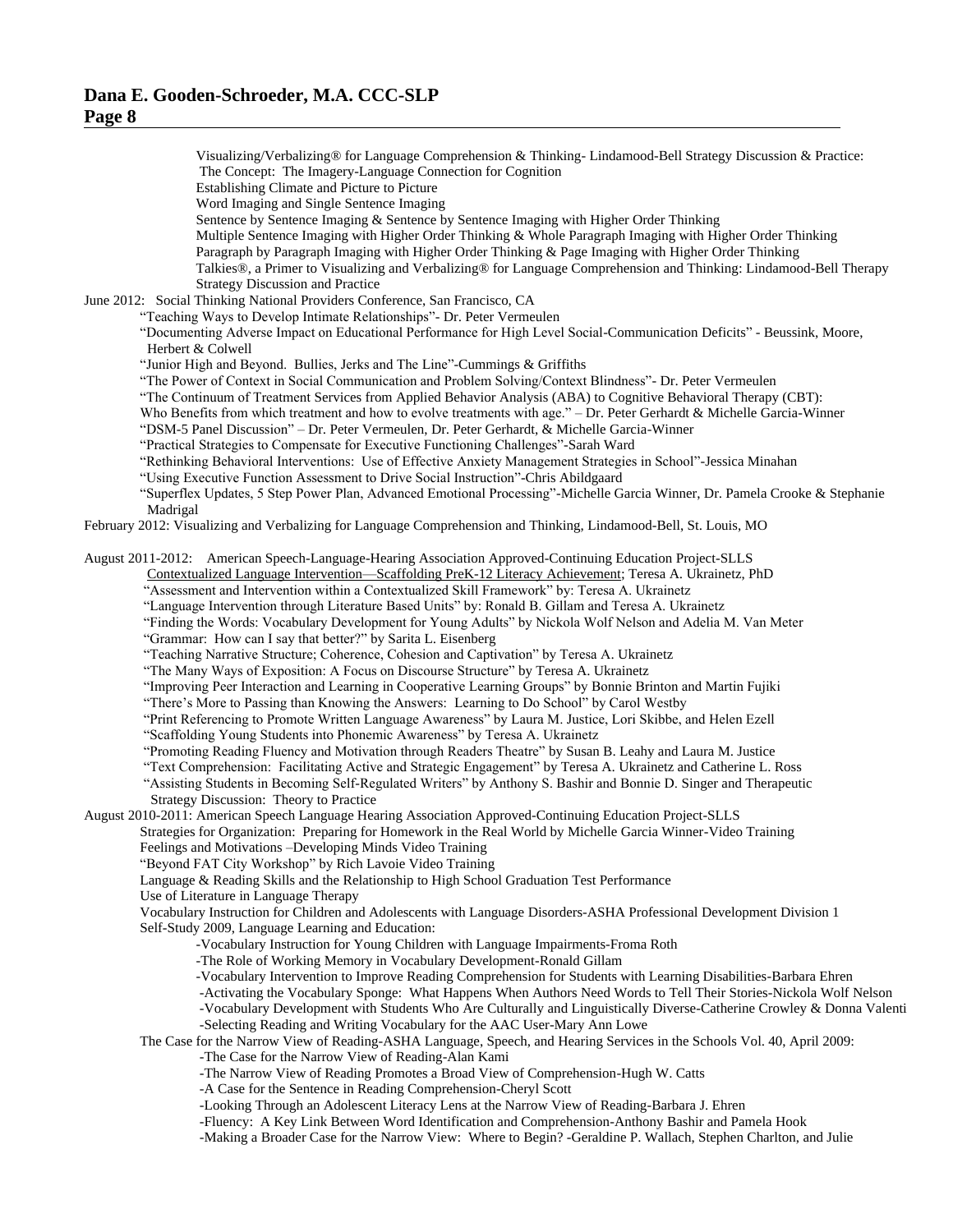|                              | Christie                                                                                                                                                                                                                                 |
|------------------------------|------------------------------------------------------------------------------------------------------------------------------------------------------------------------------------------------------------------------------------------|
|                              | -Solving the Reading Crisis-Take 2: The Case for Differential Assessment-Alan Kamhi                                                                                                                                                      |
|                              | Thinking with Numbers-Developing Minds Video Training                                                                                                                                                                                    |
|                              | "How Difficult Can This Be? The F.A.T. City Workshop by Rich Lavoie-Video Training                                                                                                                                                       |
|                              | Getting Organized/Work Habits - Developing Minds Video Training- Dr. Mel Levine                                                                                                                                                          |
|                              | Evidence Based Diagnostic-Therapy Practices-Test protocol validity, and treatment outcomes of an Early Childhood Apraxia Program<br>Social Thinking Therapy Techniques                                                                   |
|                              | Contextualized language therapy techniques, KU Sentence Writing Strategy, and discussion of St. Louis International Adoption Clinic<br>February 2011: Teaching Beyond the Teach Social! Curriculum, Michelle Garcia Winner, Dallas, TX   |
|                              | February 2011: Thinking About You Thinking About Me, Michelle Garcia Winner, Dallas, TX                                                                                                                                                  |
|                              | December 2010: Perspectives on School-Based Issues-ASHA-Division 16: Vol. 11, No. 3 October 2010                                                                                                                                         |
|                              | -Children's Nonword Repetition Tasks and English Language Learners-Sara Steele & Deborah Hwa-Froelich                                                                                                                                    |
|                              | -Dynamic Assessment: Whys and Hows - Lynette Austin                                                                                                                                                                                      |
|                              | -Thinking Outside of the Assessment Box: Assessing Social Communication Functioning in Students with ASD- Janet Dodd<br>-The Role of Dynamic Assessment within the Response to Intervention Model in School-Age English Language Learner |
|                              | Linda Rosa-Lugo, Elizabeth Rivera, & Terrie Kate Rierson                                                                                                                                                                                 |
|                              | December 2010: Perspectives on Language Learning and Education Division 1: Vol. 17, No. 3 October 2010                                                                                                                                   |
|                              | -What Do You Mean by That? Constructive Beginnings When Working with Adolescents with Language Learning                                                                                                                                  |
|                              | Disabilities, Geraldine Wallach, Stephen Charlton, & Julie Christie                                                                                                                                                                      |
|                              | -Supporting Literacy Development in Adolescent through Written Language Intervention, Jeannene Ward Lonergan                                                                                                                             |
|                              | -The Urgent Need to Address Workforce Readiness in Adolescent Literacy Intervention, Barbara Ehren & Kimberly Murza                                                                                                                      |
|                              | -Expository Writing in Children and Adolescents: A Classroom Assessment Tool, Marilyn Nippold & Lei Sun                                                                                                                                  |
|                              | -Use of LENA Tool to Evaluate the Effectiveness of a Parent Intervention Program, Lisa Wiseman-Well and Laura Middleton                                                                                                                  |
| <b>March 2010:</b>           | Communication in Children with Autism, ASHA online conference                                                                                                                                                                            |
|                              | "Assessment and Intervention in ASD" Patricia Prelock                                                                                                                                                                                    |
|                              | "Language and Cognition in Autism Spectrum Disorders" Helen Tager-Flushberg                                                                                                                                                              |
|                              | "Using Social Thinking Vocabulary Concepts" Michelle Garcia Winner                                                                                                                                                                       |
|                              | "The ILAUGH Model of Social Thinking" Michelle Garcia Winner                                                                                                                                                                             |
|                              | "Improving Early Identification of ASD in Toddlers" Amy Wetherby                                                                                                                                                                         |
|                              | "Teaching Literacy to Students with Autism" Paula Kluth<br>"Communication Intervention Programs" Rhea Paul                                                                                                                               |
|                              | "A View from the Floor: The DIR®/Floortime® Model" Sherri Cawn                                                                                                                                                                           |
|                              | "Floortime®: A Developmental Intervention Strategy" Sherri Cawn                                                                                                                                                                          |
|                              | "Video Self-Modeling (VSM) Interventions" Tom Buggey                                                                                                                                                                                     |
|                              | December 2009: Coding and Reimbursement Update 2010, St. Louis, Missouri                                                                                                                                                                 |
|                              | December 2009: Ethical Practice for Speech-Language Pathologists & Audiologists in Texas, Dallas, TX                                                                                                                                     |
|                              | November 2009: Thinking about Teaching and Teaching Thinking, Michelle G. Winner, Dallas, TX                                                                                                                                             |
|                              | November 2009: Social Discovery and Discovering Social Strategies: About Individuals with Autism Spectrum Disorders, ADHD, NLD,                                                                                                          |
|                              | Neurotypicals and Beyond! Carol Gray, Dallas TX<br>The Roots of Literacy: Play and Language, Carol Westby, Dallas, TX                                                                                                                    |
| October 2009:<br>March 2009: | Michelle G. Winner Mentor Program 2009- Three Day Intensive Training, San Jose, CA                                                                                                                                                       |
| <b>March 2009:</b>           | S.P.I.R.E ®Two-Day Training Workshop, (Specialized Program Individualizing Reading Excellence), St. Louis, and MO                                                                                                                        |
|                              | September 2008: Social Thinking Across Home and School Day, Michelle G. Winner, St. Louis, MO                                                                                                                                            |
| July 2008:                   | SLP/Evaluating and Enhancing Children's Phonological Systems, Chesterfield, MO                                                                                                                                                           |
| April 2008:                  | ASHA Health Care/Business Institute 2008, St. Louis, MO                                                                                                                                                                                  |
| March 2008:                  | Nonverbal Learning Disabilities - From Diagnosis through Strategies from Home and School, Chesterfield, MO                                                                                                                               |
| January 2008:                | Autism Spectrum Disorders Conference, Fort Worth, Texas                                                                                                                                                                                  |
| March 2007:                  | A Strength-Based Approach to Asperger's, Non-Verbal Learning Disorder & High-Functioning Autism, Dr. John M. Ortiz, Fort<br>Worth, TX                                                                                                    |
|                              | September 2006: Assessment and Treatment of Dyslexia and Other Reading/Language Disorders, Irving TX                                                                                                                                     |
| July 2006:                   | American Speech-Language Hearing Association School Conference:<br>"Intervention: What Works!"                                                                                                                                           |
|                              | "Vision and Values: What Works"-Dr. Barbara Ehren, Dr. Judy Montgomery, Dr. Nickola W. Nelson, Dr. Wayne                                                                                                                                 |
|                              | Secord                                                                                                                                                                                                                                   |
|                              | "Instructional Leadership: A Vision for Excellence" - Dr. Wayne Secord                                                                                                                                                                   |
|                              | "Making Sense of Standardized Assessment" - Dr. Elisabeth Wiig, Dr. Wayne Secord                                                                                                                                                         |
|                              | "Reading Between the Lines: Helping Students with the Language of Inferencing" Dr. Barbara Ehren                                                                                                                                         |
|                              | "Response to Intervention: How Intervention before Assessment Makes Sense" Dr. Barbara Moore-Brown, Dr.Judy                                                                                                                              |
|                              | Montgomery                                                                                                                                                                                                                               |
|                              | "Counseling? But I Work in the Schools!" - Dr. Michael Flahive                                                                                                                                                                           |
|                              | "Drawing Wisdom and Strength from the Forces of Nature" - Dr. Barbara Ehren                                                                                                                                                              |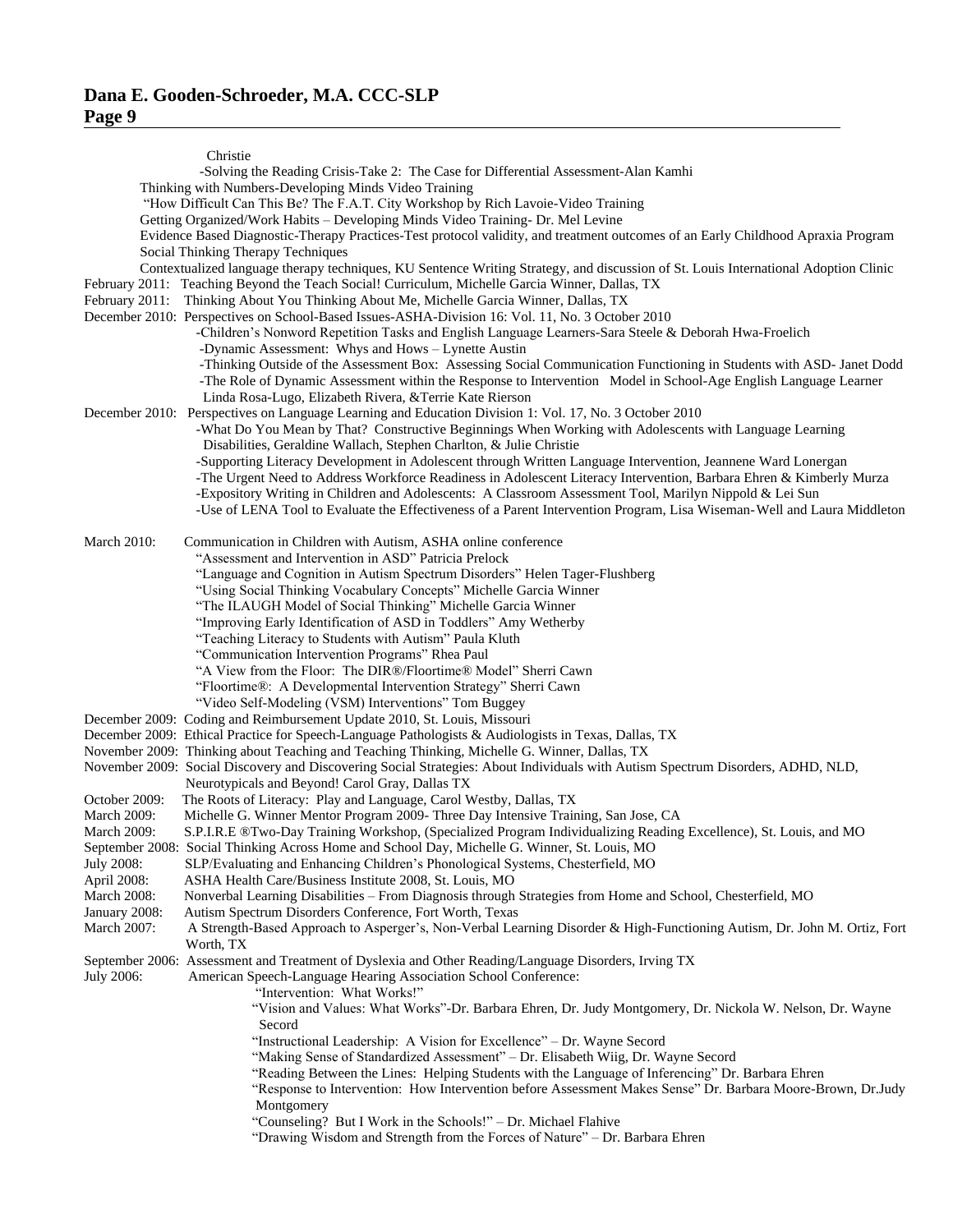| April 2006:                     | Academic Language Therapy Association 20 <sup>th</sup> Anniversary Conference and Annual Meeting- "Navigating a Brighter Future"<br>"Why Reading Instruction Must be Based on Scientific Evidence"-Dr. G. Reid Lyon<br>"Spelling and Writing: Old Challenges and New Research"-Dr. Louisa Moats |
|---------------------------------|-------------------------------------------------------------------------------------------------------------------------------------------------------------------------------------------------------------------------------------------------------------------------------------------------|
| March 2006:                     | "Batteries NOT Included: Motivating the Reluctant Learner" – Rich Lavoie<br>Dr. Barb Talent: "Cognitive Evaluations: Trends and Practices"                                                                                                                                                      |
| January 2006:                   | Julie Hoffmann: "Remediating Hard to Remediate Speech Errors"                                                                                                                                                                                                                                   |
| April 2004:                     | Missouri Speech Language Hearing Association Annual Convention:                                                                                                                                                                                                                                 |
|                                 | "Multi-Disciplinary Considerations in Diagnosing Auditory Processing Disorders"                                                                                                                                                                                                                 |
|                                 | "Multi-Disciplinary Aspects of Managing Auditory Processing Disorders"                                                                                                                                                                                                                          |
|                                 | "DESE Update" and "Bring and Brag: Practical Therapy Strategies"                                                                                                                                                                                                                                |
| <b>March 2004:</b>              | Julie Hoffmann: "Childhood Apraxia of Speech"                                                                                                                                                                                                                                                   |
| February 2004:                  | University of Missouri: Step Up to Writing® Two Day Training                                                                                                                                                                                                                                    |
| December 2003:                  | Midwest Workshop on Asperger's & High Functioning Autism Issues                                                                                                                                                                                                                                 |
|                                 | "Social Skills Workshop" by Dr. Tony Attwood & Carol Gray                                                                                                                                                                                                                                       |
| November 2003:                  | American Speech-Language-Hearing Association National Convention:                                                                                                                                                                                                                               |
|                                 | "Recent Research on Asperger's Syndrome & Higher Functioning Autism"                                                                                                                                                                                                                            |
|                                 | "EmPOWERing Expository Writing for Students with LLD"                                                                                                                                                                                                                                           |
|                                 | "Meaning-Based Literacy Intervention: From Planning to Implementation"                                                                                                                                                                                                                          |
|                                 | "Enhancing Writing within the Curriculum and Across the Curriculum"                                                                                                                                                                                                                             |
|                                 | "Curriculum-Based Language Assessment & Intervention-On the Clock"<br>November 2003: Council of State Association Presidents "Growing Vital Associations through Active Volunteerism"                                                                                                           |
|                                 | "Dynamic Communication: State Associations and ASHA"                                                                                                                                                                                                                                            |
|                                 | "Building and Maintaining a Virtual State Association-Websites, Telemeetings, and More!"                                                                                                                                                                                                        |
|                                 | "Revisiting the Caseload/Workload Issue"                                                                                                                                                                                                                                                        |
| May 2003:                       | Council of State Association Presidents State Policy Workshop                                                                                                                                                                                                                                   |
|                                 | "An Insurance Company's View of Mandated Healthcare Benefits"                                                                                                                                                                                                                                   |
|                                 | "ASHA's Public Policy Agenda and Focused Initiatives"                                                                                                                                                                                                                                           |
|                                 | "ASHA's Targeted States: Advocating at the Local and State Levels"                                                                                                                                                                                                                              |
|                                 | "ASHA CCC in State Laws and Regulations"                                                                                                                                                                                                                                                        |
|                                 | "Health Insurance Portability and Accountability Act"                                                                                                                                                                                                                                           |
|                                 | "Networking Partnering"                                                                                                                                                                                                                                                                         |
|                                 | "IDEA Reauthorization" & "Roundtable Discussions"                                                                                                                                                                                                                                               |
| May 2003:                       | Marty Brennan, "Adolescent Evaluations: Curriculum Based Assessment"                                                                                                                                                                                                                            |
| April 2003:                     | Jennifer Henkhaus, "Health Insurance Portability and Accountability Act (HIPPA): The Privacy Regulation"                                                                                                                                                                                        |
| March 2003:                     | Missouri Speech-Language-Hearing Association State Convention:                                                                                                                                                                                                                                  |
|                                 | "Landmarks in Literacy: Birth through Adolescence"                                                                                                                                                                                                                                              |
|                                 | "Issues for School-Based SLPs in Missouri"                                                                                                                                                                                                                                                      |
|                                 | "BEWARE - The Autism Epidemic Continues to Rise"<br>"Asperger Syndrome and Related Disorders: What Do SLPs Know?"                                                                                                                                                                               |
|                                 | "Licensing Issues for Speech Pathologists/Audiologists"                                                                                                                                                                                                                                         |
|                                 | "Medical Coding Basics for Speech-Language Pathology"                                                                                                                                                                                                                                           |
| November 2002:                  | Learning Disabilities Association of Missouri State Convention:                                                                                                                                                                                                                                 |
|                                 | "Three Hidden Disabilities"-Eric Jensen                                                                                                                                                                                                                                                         |
|                                 | "Multisensory Strategies for Teaching Writing"                                                                                                                                                                                                                                                  |
| October 2002:                   | Kansas Speech Language Hearing Association: "Moving the Social Skills Wheel Forward"                                                                                                                                                                                                            |
| October 2002:                   | Dr. Mel Levine: "A Neurodevelopmental Approach to Understanding & Managing Differences in Learning"                                                                                                                                                                                             |
| October 2002:                   | Dr. Barbara Talent: "The Wechsler Intelligence Scale for Children"                                                                                                                                                                                                                              |
| September 2002:                 | <b>Scottish Rite National Conference:</b>                                                                                                                                                                                                                                                       |
|                                 | "The Emerging Language and Literacy Classroom"                                                                                                                                                                                                                                                  |
|                                 | "Storybook Fun: Incorporating Emergent Literacy Perspectives into Speech and Language Intervention with Young                                                                                                                                                                                   |
|                                 | Children"                                                                                                                                                                                                                                                                                       |
|                                 | "Spelling Disabilities: Assessment and Intervention"                                                                                                                                                                                                                                            |
| January 2002:<br>November 2001: | Ward/Sanders/Berry: "First Steps Orientation"- Session I: Programming and Redesign<br>Mara Nagel: "Transition Planning"                                                                                                                                                                         |
| October 2001:                   | Dr. Barbara Talent: "Psychology and Transition"                                                                                                                                                                                                                                                 |
| September 2001:                 | Dr. Linda Werner: "IDEA Reauthorization"                                                                                                                                                                                                                                                        |
| July 2001:                      | SLLS Staff Development: "Visualizing and Verbalizing Instructional Tape Series"                                                                                                                                                                                                                 |
| May 2001                        | Carol Gray: "Asperger's/Autism Workshop"                                                                                                                                                                                                                                                        |
| May 2001:                       | Anne Roux: "Early Childhood Growth and Development-Part II"                                                                                                                                                                                                                                     |
| April 2001:                     | Anne Roux: "Early Childhood Growth and Development-Part I"                                                                                                                                                                                                                                      |
| April 2001:                     | Lori Cohen: "Transitional Planning- A Parent Perspective"                                                                                                                                                                                                                                       |
| March 2001:                     | American Speech-Language-Hearing Association Position Statement: "Roles and Responsibilities of the Speech Language                                                                                                                                                                             |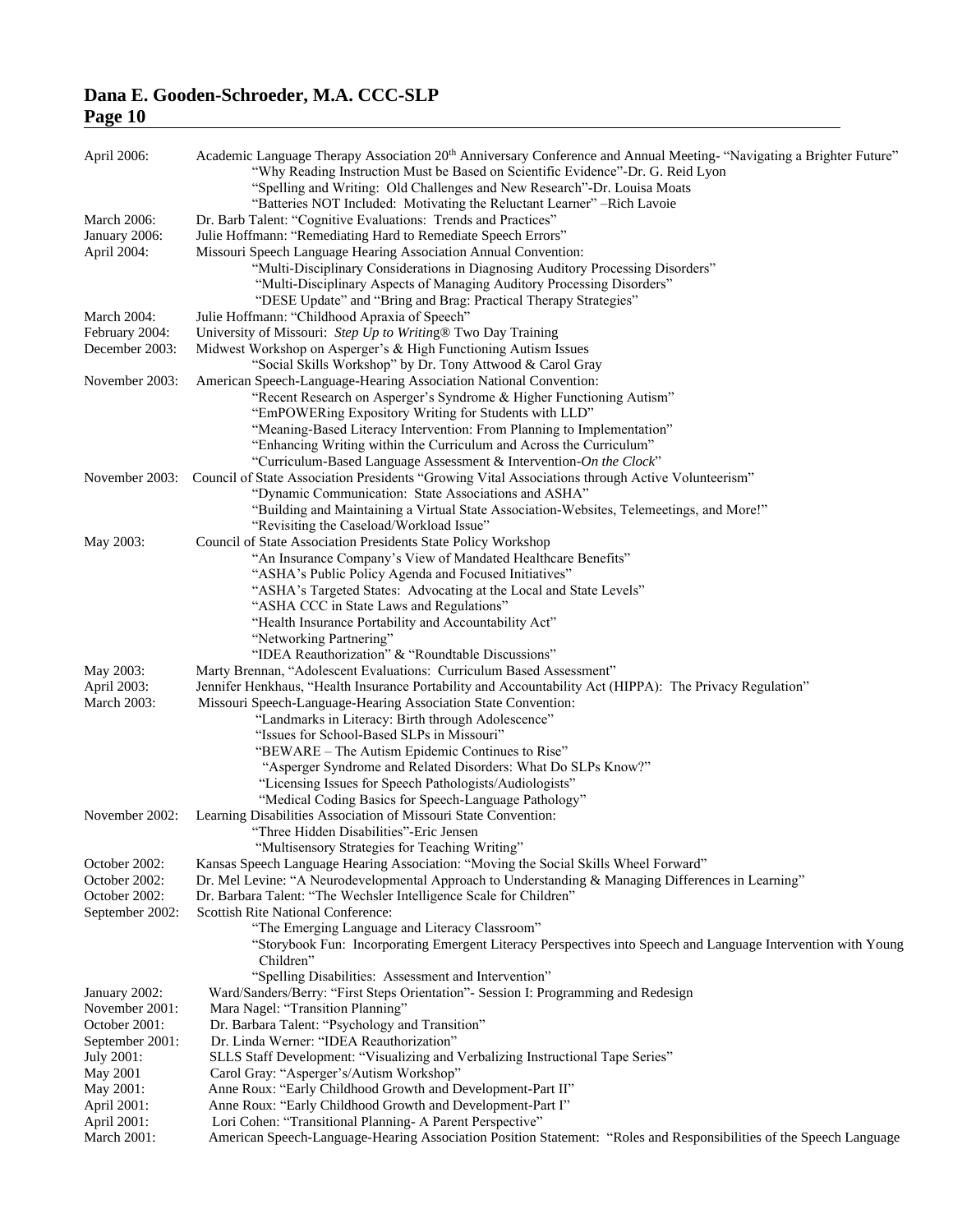|                 | Pathologist in Reading and Writing"                                                                                                                                                                                                                                                                                                                                                                                                                                                            |
|-----------------|------------------------------------------------------------------------------------------------------------------------------------------------------------------------------------------------------------------------------------------------------------------------------------------------------------------------------------------------------------------------------------------------------------------------------------------------------------------------------------------------|
| January 2001:   | Rich Lavoie: "Batteries Not Included: Motivating the Unmotivated Child"                                                                                                                                                                                                                                                                                                                                                                                                                        |
| May 2000:       | Dr. Mel Levine: "Understanding Differences in Learning"                                                                                                                                                                                                                                                                                                                                                                                                                                        |
| April 2000:     | Texas Speech Language Hearing Association: "Putting the Arts in Language Arts"; "Improving Conversational Relevance-<br>School Aged"                                                                                                                                                                                                                                                                                                                                                           |
| September 1999: | Dr. Martha Burns: "New Diagnoses/New Therapies: Clinical Management of Your Difficult Cases."                                                                                                                                                                                                                                                                                                                                                                                                  |
| May 1999:       | Dr. Amy Wetherby Conference, "Understanding and Enhancing Communication and Language for Children with<br>Autism/PDD"                                                                                                                                                                                                                                                                                                                                                                          |
| May 1999:       | Project Access: "Working with High Functioning Students with Autism"                                                                                                                                                                                                                                                                                                                                                                                                                           |
| October 1998:   | Dr. Masterson: PDC/Spelling Disabilities                                                                                                                                                                                                                                                                                                                                                                                                                                                       |
| April 1998:     | Dr. Mel Levine: "The Dimensions of Attention in Childhood"                                                                                                                                                                                                                                                                                                                                                                                                                                     |
| March 1997:     | Fast ForWord® Provider Certification Training                                                                                                                                                                                                                                                                                                                                                                                                                                                  |
| March 1995:     | Pam Marshalla: "Oral-Motor Techniques in Articulation Therapy"                                                                                                                                                                                                                                                                                                                                                                                                                                 |
| November 1994:  | Dr. Taddershal: "Providing Speech-Language Services to the Secondary Student"                                                                                                                                                                                                                                                                                                                                                                                                                  |
| October 1994:   | Dr. Nancy Creaghead: "Classroom Language Intervention"                                                                                                                                                                                                                                                                                                                                                                                                                                         |
| February 1994:  | Damico/Montgomery: Assisted in the organization and sponsoring of the two-day language conference entitled: "Integrate,<br>Incorporate, and Collaborate: The Role of the Speech-Language Pathologist and Special Educator in the 90's"                                                                                                                                                                                                                                                         |
| May 1993:       | Special School District of St. Louis County: "Inclusion Institute"                                                                                                                                                                                                                                                                                                                                                                                                                             |
| February 1993:  | Rossetti: "Infant-Toddler Language Conference"                                                                                                                                                                                                                                                                                                                                                                                                                                                 |
| October 1992:   | "Institute for Inclusive Education"                                                                                                                                                                                                                                                                                                                                                                                                                                                            |
| April 1992:     | First Steps: "Interdisciplinary Training in Early Intervention"                                                                                                                                                                                                                                                                                                                                                                                                                                |
| February 1992:  | Dr. Jan Norris: "Whole Language-School Aged," "Whole Language-Birth to Five"; Dr. Hugh Catts: "Language Basis of                                                                                                                                                                                                                                                                                                                                                                               |
|                 | Reading Disabilities"                                                                                                                                                                                                                                                                                                                                                                                                                                                                          |
| December 1991:  | Dr. Judy Montgomery: "Collaboration for Classroom Success"                                                                                                                                                                                                                                                                                                                                                                                                                                     |
| January 1991:   | Charlane Simon: "Out of the Broom Closet and Into the Classroom"                                                                                                                                                                                                                                                                                                                                                                                                                               |
| September 1990: | Dr. Geraldine Wallach: "Language Learning, Literacy, and Academic Success: Pulling the Pieces Together in Schools"                                                                                                                                                                                                                                                                                                                                                                             |
| February 1988:  | "Cochlear Implanted Children"                                                                                                                                                                                                                                                                                                                                                                                                                                                                  |
|                 | In-services To Date: Content Enhancement, Networking, Tourettes Syndrome, Circles of Friends, Maps Inservice, Informal Diagnostic<br>Procedures, Conflict Resolution, Study Skills, Computer In-services, Class Within-A Class, Caseload Scheduling,<br>Screening Guidelines-MO, Diagnostic Severity Ratings, Basic Skills, Increasing and Managing Your Caseload, Voluntary<br>Transfer Students/Related Services: OT, PT, APE, Motivation in Elementary Schools, Parent/Teacher Conferences, |
|                 | Consultation Skills, Round Table Discussions, Educational Implications of Individual WISC-R Subtest Scores, Overview                                                                                                                                                                                                                                                                                                                                                                           |
|                 | Learning Strategies for Elementary Students, and various in-services focusing on language development, collaborative                                                                                                                                                                                                                                                                                                                                                                           |
|                 | based therapy approaches, and cultural issues at the national and state level.                                                                                                                                                                                                                                                                                                                                                                                                                 |

#### **INVITED GUEST SPEAKER FOR PROFESSIONAL DEVELOPMENT TRAINING**

**"Executive Functions: Speech-Language-Literacy Connection" The** Wilson School, St. Louis, Missouri February 2016

**"The Speech-Language-Literacy Connection: Important Considerations for Assessment and Intervention"** Decoding Dyslexia, St. Louis, Missouri, March 2015

**"Executive Functions: Speech-Language-Literacy Connection"** Lutheran Special Services, St. Louis, Missouri, January 2015

**"Language Development and Strategies for Literacy Success in the Classroom"** Twin Oaks Christian School, St. Louis, Missouri, November 2014

**"Language Development: Building a Foundation for Literacy, Organization, and Social Success"** The Wilson School, St. Louis, Missouri, November 2014

**"Social Communication and Self-Regulation"** Fort Zumwalt School District, St. Louis, Missouri, August 2014

**"Strategies for Improving Comprehension and Oral/Written Expression"** Learning Disabilities Association of America International Conference, Chicago, Illinois, 2012

**"Autism 101"** Invited guest speaker for MO-FEAT a panel discussion, St. Louis, Missouri, February 2012

**"Strategies for Improving Language Functioning in School-Aged Students with Language Impairments-Visual Organizers: Tools for Structuring Educationally Relevant Therapy Programs"** Northern Speech Services, Inc. National Rehabilitation Services sponsored continuing education development workshop. ASHA approved CEU Activity: Austin, Texas; Chicago, Illinois; St. Louis, Missouri; Boston, Massachusetts; Flushing New York; 2004-2006

**"Speech Language Development," and "Disorders of Speech and Language"** Adjunct faculty and invited guest speaker for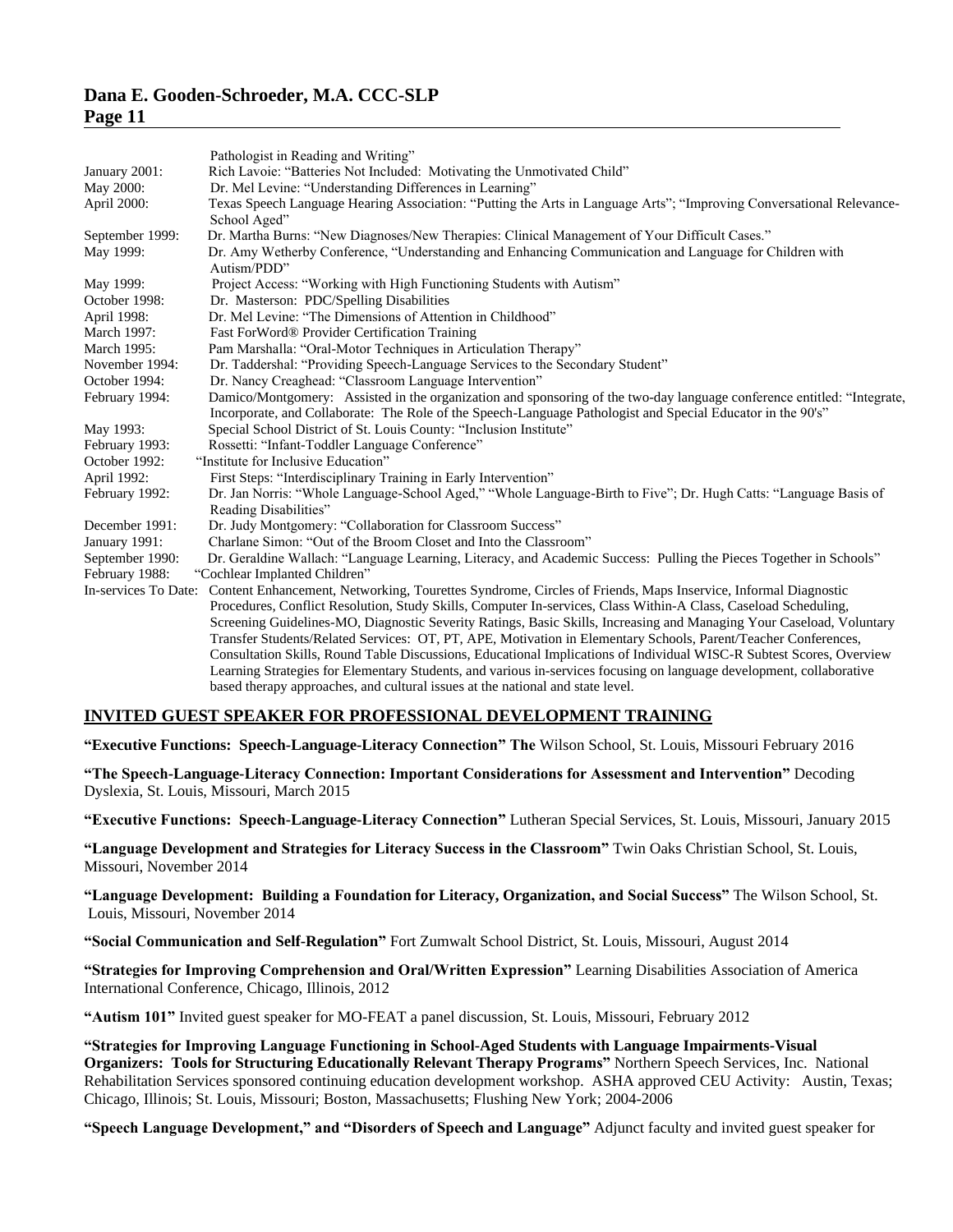The Child Development Program of the St. Louis Psychoanalytic Institute, St. Louis, Missouri, 1999-2014

**"What is a Language Processing Disorder?"** Invited guest speaker for the St. Louis Learning Disabilities Association, October 2003 and various times during 2000-2002

**"Is It Auditory Processing, A Language Impairment, or ADHD?"** Invited guest speaker for the St. Louis Learning Disabilities Association, March 2003 and April 2002

**"Visual Organizers: Making Cognitive Connections for Improved Academic Success"** Invited guest speaker The Learning Disabilities Association of Missouri State Conference, November 2002 The New Mexico Speech Language Hearing Association, Albuquerque, New Mexico, October 2002 Region 14 Education Service Center, Abilene Independent School District, Abilene, Texas, July 2001 Four Rivers Special Education District, Jacksonville, Illinois, March 2001 Region 14 Education Service Center, Abilene Independent School District, Abilene, Texas, December 2000 Region 17 Education Service Center, Lubbock Texas, November 2000

**"Visual Organizers: Classroom Planning and Organization in the Preschool Language Setting"** Invited guest speaker for Four Rivers Special Education District early childhood special education staff, Jacksonville, Illinois, August 2000

**"Speech-Language Development for Infants and Toddlers" and "Speech-Language Acquisition in Preschool-Aged Children"** Invited guest speaker for the University of Missouri St. Louis Early Childhood Conference, September 1999 and January 1999

**"The Speech-Language-Learning Connection"** Invited guest speaker for The Elegant Child Early Learning Center, St. Louis, Missouri, January 1998

**"In Other Words: Language Processing and Its Impact on Classroom Performance"** Invited guest speaker for Saint Louis University, The University of Missouri St. Louis, and Missouri Baptist College, 1993-97

**"Collaborative Language Therapy for the School-Aged Child"** Invited guest speaker for Truman State University, formerly Northeast Missouri State University, Kirksville, Missouri, March 1994

**"In Other Words: Language Processing and Its Impact on Classroom Performance at the Early Childhood Level."** Invited guest speaker for the Early Childhood Educators Conference, St. Louis, Missouri, March 1993

**"Cultural Communicative Conflicts"** Invited guest speaker for Special School District and various St. Louis County Local School District Schools, St. Louis, Missouri, 1991-92

**St. Louis, Missouri:** Various additional presentations provided to local private/parochial schools focusing on the areas of speech language development and its importance to the learning process at the educational level. Strategies for early identification, referral, and pre-referral intervention techniques provided: Ronald Beasley School, St. Albans Roe, Forsyth School, The Centre at Conway, The Elegant Child Early Learning Center

## **ACCEPTED PAPERS/ PRESENTATIONS:**

LEARNING DISABILITIES ASSOCIATION OF AMERICA INTERNATIONAL CONFERENCE: February 2012 "Strategies for Improving Comprehension and Oral/Written Expression"

FLORIDA SPEECH-LANGUAGE-HEARING ASSOCIATION STATE CONVENTION: May 2003 "Visual Organizers: Making the Cognitive Connections for Improved Therapy Outcomes"

MISSOURI SPEECH-LANGUAGE-HEARING ASSOCIATION STATE CONVENTION: March 2003 "Visual Organizers: Making the Cognitive Connections for Improved Therapy Outcomes"

KANSAS SPEECH-LANGUAGE-HEARING ASSOCIATION STATE CONVENTION: October 2002 "Visual Organizers: Making the Cognitive Connections for Improved Therapy Outcomes"

CALIFORNIA SPEECH-LANGUAGE-HEARING ASSOCIATION STATE CONVENTION: April 2001 "Visual Organizers: Making the Cognitive Connections for Improved Therapy Outcomes"

TEXAS SPEECH-LANGUAGE-HEARING ASSOCIATION STATE CONVENTION: April 2000 "Visual Organizers: Making the Cognitive Connections for Improved Therapy Outcomes"